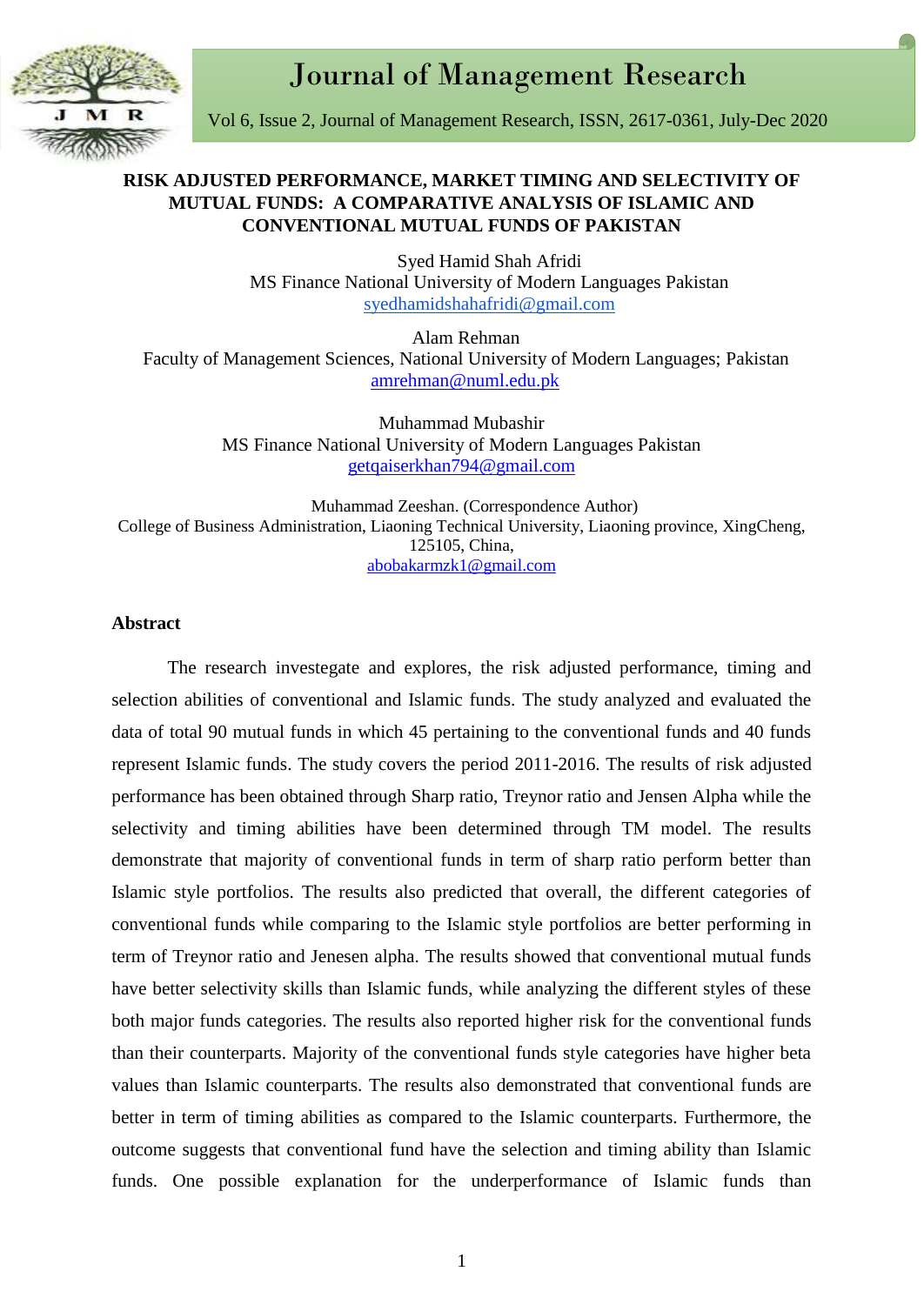Conventional funds is that Islamic funds have some constraints and impotent to invest in non-Islamic businesses. That is why it is explained that conventional funds have more freedom in the selection of securities for investment and thus have the chance for well presentation. The study is overall beneficial for the fund's managers, investors and other stakeholders. This research will extend benefits to the investment companies and asset management companies in Pakistan to gain trust and confidence of investors for investment in their portfolios.

**Keywords:** *Risk-Adjusted Performance, Market Timing and Selectivity of Mutual Funds: Sharp ratio; Treynor ratio; Jensen Alpha; Pakistan.*

### **1. Introduction**

Napoleoni (2011) mutual fund is the money gathered from multiple invested behavior peoples for the aims of reinvesting or reshaping in the form of different investment tools i.e. stocks, bonds and other money market tools. They analyzed that the style and fashion of investment in financial securities are constantly and steadily developing with the transition of period or terms, not only in Pakistan but all over the world as well. The financiers are interesting in their returns (Afza & Rauf, 2009; Shah, Hijazi, & Hamdani, 2005). Mutual Fund is considered one of the largest financial intermediaries in the world with over US \$34 trillion assets under management (Factbook, 2014). The worldwide value of asset under management increased ten-fold in the last 2 decades than the direct ownership of common stocks which increased only three-fold in the same period. This substantial growth signals the interest of investor for this safe mode of investment (Huhmann & Bhattacharyya, 2005). Most of the investors consider mutual fund as one of the vital tools of investment in the financial market for the public because they provide an opportunity not only to large investors but also for small investors for diversified investment (Shah et al., 2005).

In the early 1990s, the financial market of Pakistan became more liberalized due to the process of privatization took place in that regime by Zia Government, afterwards in 2000s mutual funds industry experienced drastic growth in Pakistan. National as well external investors invested heavily in mutual funds which showed their keen interest in the industry. Mutual fund industry observed growth after the Investments business of Pakistan was sold in 2000 and the management of NBFIs was handed over to Securities and Exchange Commission of Pakistan. In 2002 there were only 4 open-end funds and 35 closed-end funds with an asset US \$318 million (open-end fund) but by the end of 2005 the number of open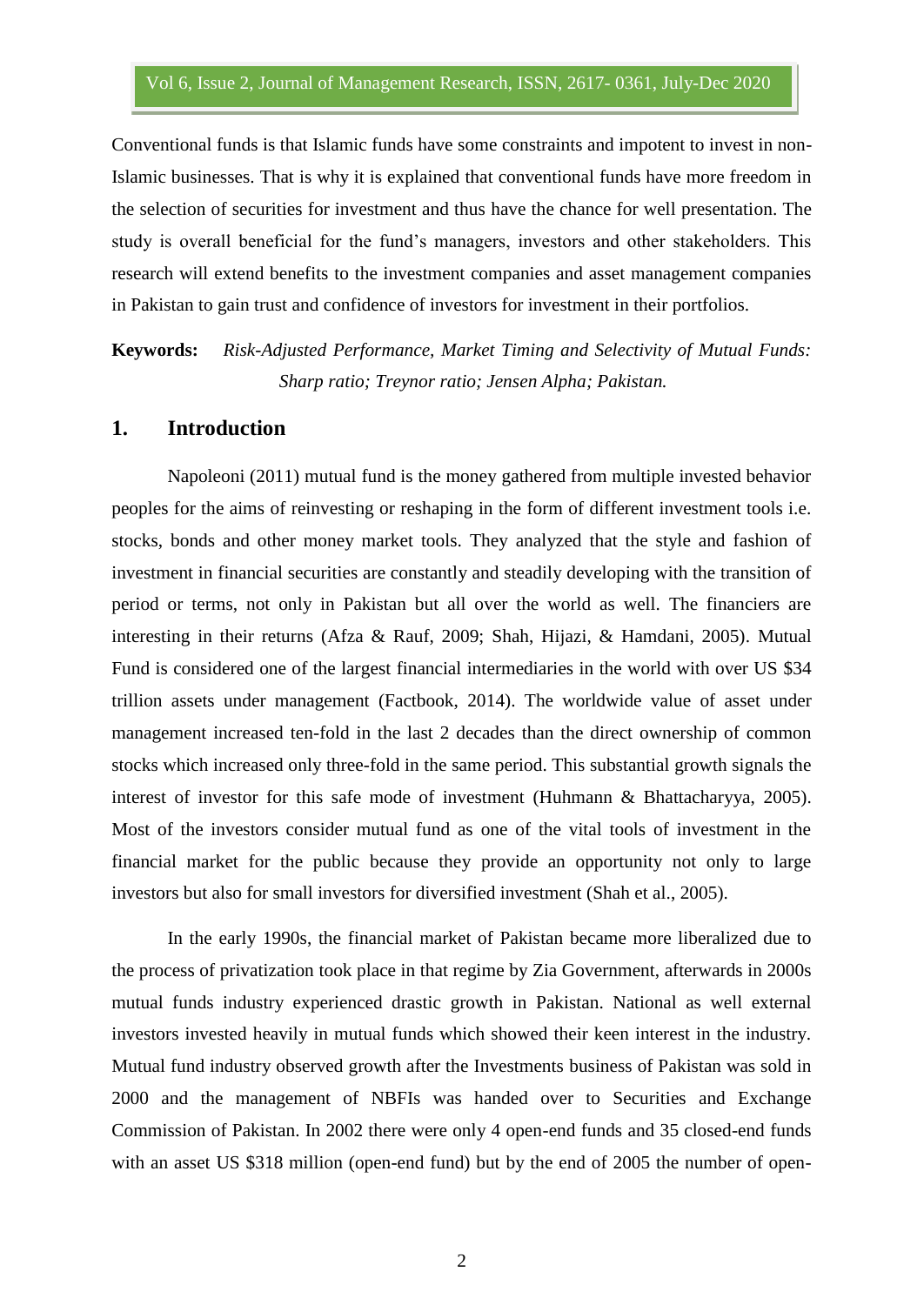end mutual funds reached to 19 with an assets size exceeded US \$1469 million, after which it grew to more than 100 by 2010 (Mahmud & Mirza, 2011).

The results of his findings showed that fund size and fund performance have positive and significant effect on each other. But they also documented that fund size greatly affect the performance of funds. In addition, they also claimed that the beta of fund size was lower than that of fund performance. Similarly, the mark of diversification of fund size was high as compare to fund performance but the beta of these two funds was lower than that of market operations. They investigated that the financial performance and the relationship between these two funds are positive but insignificant in the average return of these two funds. Elton, Gruber, and Blake (2003) acknowledged funds and considered effects like attention of electronic and print media and promotion of information regarding funds timely. Several kinds of supportive pillars of media were studied sensibly inspected. They found that buy and sell of funds is also an important aspect of mutual funds, they state that as their will be a transparent and easily available for investors and managers of different funds there will be a comprehensive performance of funds in response of these factors. The study found that the expense ratio and fund cash flow can positively affect the fund performance. They recommended that fund age has also effect on the performance of fund. They evaluated the relationship between the determinants of funds and its performance and found that open ended funds have certain determinants i.e. expense ratio, fund age, management fee, cash flow, liquidity and fund size which effect the performance of fund the study evidenced that expense ratio has positive significant effect on the fund performance. The study also evidenced that fund age and size are also very vital which affect the risk adjusted performance of fund positively but found that liquidity negatively affect the performance. In Pakistan, mutual funds are further divided into different categories on the basis of their styles; Such as equity, income, balanced, asset allocated and aggressive fixed income fund etc. (Abdelsalam et al., 2014). Islamic mutual funds got rapid momentum since the industry came into existence in 1990s. And the demand from the potential conventional investors and skill of the industry to introduce innovative and dynamic Islamic financial products according to the needs of investors (Hasan & Dridi, 2010). In spite of this as the second largest Islamic country with respect to size of population this ratio is too much low. An Islamic equity fund has also been energized by Muslim investors to invest their capital in Shariah-compliant products (Derigs & Marzban, 2009).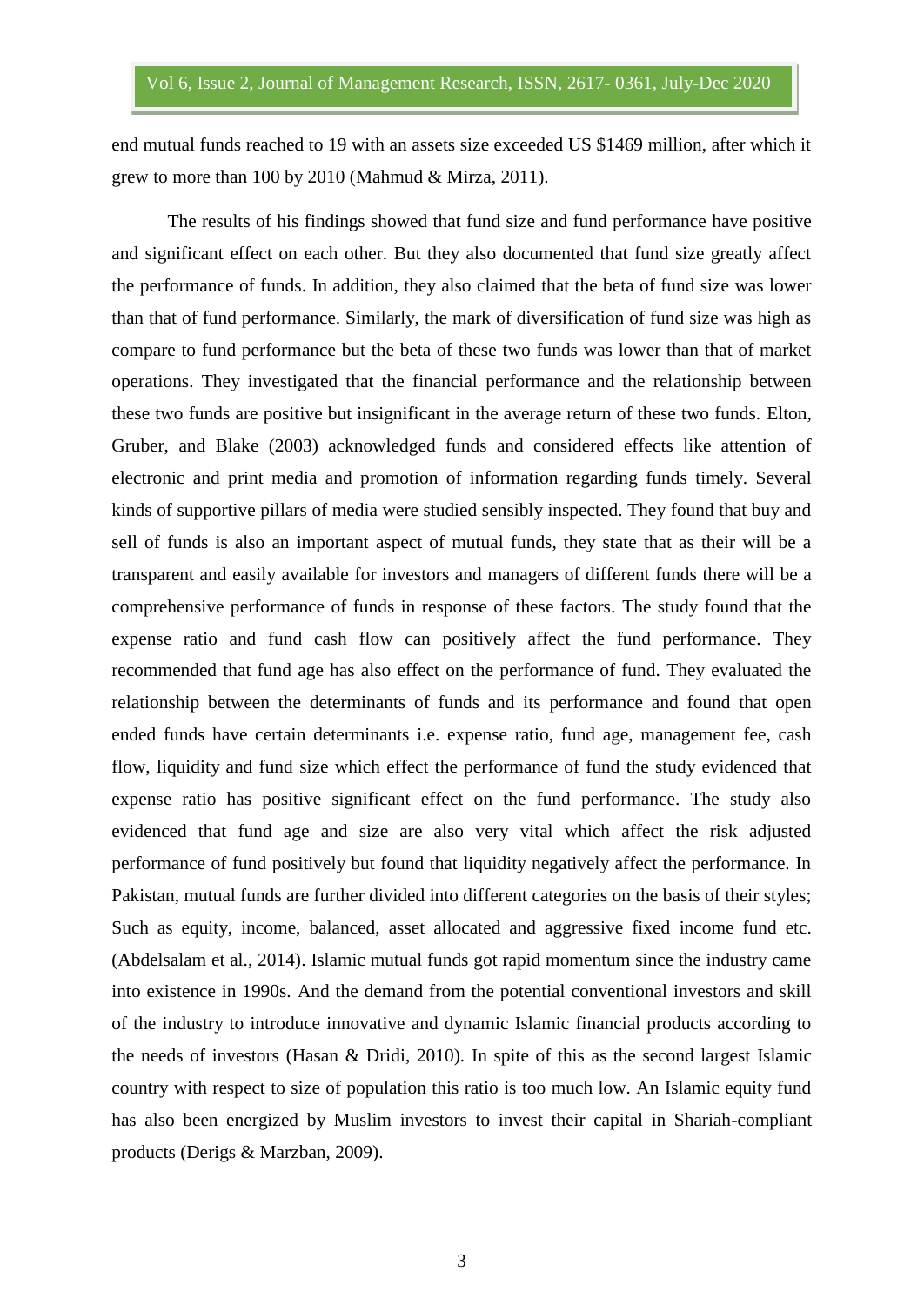Ahmed, Vveinhardt, Štreimikienė, Ashraf, and Channar (2017) also conducted study to analyze the funds' performance. The study analyzed funds for their timing and selection abilities. The study analyzed these funds and using correlation and regression. The study found that funds that majority of the funds do not have enough timing abilities. The study also evidenced that most of the funds also do not have good selection abilities as well. They also viewed that the investor of mutual fund is buying the units of those funds which having more and more timing and selection abilities. They also investigated that equity fund using multi factor models to predict the mutual fund performance. Marzuki and Worthington (2015) confined that the terms conventional mutual funds are refers to such kinds of investors that ignore the Islamic principles means sharia principles for making investment decision under Islamic rules. They summarized that in conventional mutual funds managers could allow to predict their funds and also can make investment for free determined means fixed deposits, short selling, corporate or treasury bonds and other different kinds of derivatives. In spite of this facts and figure, in Pakistan the numbers of total conventional mutual funds are 91 under the supervision and category of open-ended schemes as per the statistics reports of Pakistani mutual funds association of Pakistan (MUFAP). To contrast between the risks adjusted performance of conventional and Islamic mutual funds, to point out the strong and weak association between these two. To examine the selection abilities of Islamic and conventional funds, in order to find out which kinds of fund managers have better skills in their investment selection. To measure and analyze the market timing abilities of both these classes funds with a view to investigate their market timing abilities and to comprehend which types of funds better perform in this regard.

#### **2. Literature Review**

Treynor and Mazuy (1966) was pioneer to develop a model to examine the timing and selection ability of fund manager. Afterwards, Henriksson and Merton (1981) also developed another model to test the timing and selection skill of fund manager. Factors related to country's economic and financial development and country's border or geography in case of international fund etc., and also connected with the environment that affect mutual fund or where mutual funds operates such as economic and legal environment, (Nazir & Nawaz, 2010). Islamic mutual funds got rapid momentum since the industry came into existence in 1990s. Rationale for this quick growth is due to the large quest for Shariah-compliant instruments, sound legal and regulatory framework of Islamic financial system, and the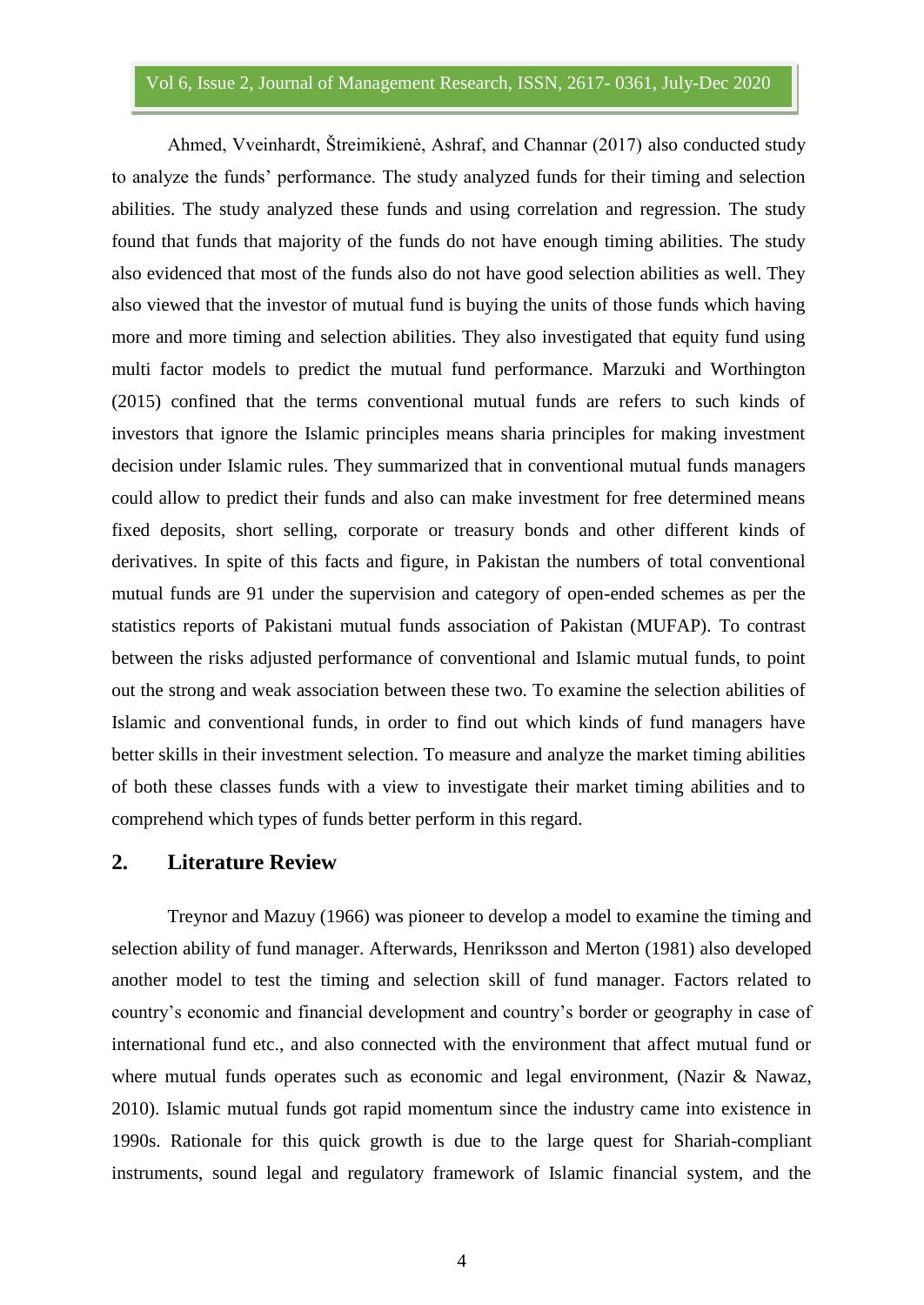demand from the potential conventional investors and skill of the industry to introduce innovative and dynamic Islamic financial products according to the needs of investors (Hasan & Dridi, 2010). In spite of this, as the 2nd biggest Islamic country with respect to size of population these ratios are too much low. An Islamic equity fund has also been energized by Muslim investors to invest their capital in Shariah-compliant products (Derigs & Marzban, 2009). Afzal, Haque, Rauf, Ahmad, and Firdous (2010) documented that fund flow determinants impact the risk adjusted performance. They observed that different types of effect on the performance of fund are caused by different factors. They studied that funds size is vigorous for funds better uplifting and performance. They also confined fund performance using multifactor models and fond that Capital Assets Pricing Model (CAPM) can be a better predictor model as compare to the other models and traditional ratios. The study found that the expense ratio and fund cash flow can positively affect the fund performance. Voluntary Pension Schemes (VPS) is an important well- organized and systematic fund plan for those people who want to save their investment to get the benefit of their saving and investments after their retirement from jobs and services. This is a tax-free investment plan and the investors in such funds are trying to manage their funds in such assets allocation plans which are in their risk tolerance reach level and earning expectations. In such plans the funds are collected to make a pool of those funds which is retained by investors that is control and managed by a valid approved licensed Pension Fund Manager by Security Exchange Commission of Pakistan (SECP). These are the different types of investment opportunities available for investors and mangers where they can set and target their investments according their need, financial strength, capabilities and also to up to which level they can bear and beat the risk for their future investment. Such as those who want to get and earns some abnormal returns they have to be ready for abnormal risk as well and similarly those investors who want to get higher returns in their investments for a longer period of time they can invest in equity mutual funds, whereas those who want to get normal and lower returns from their investment for shorter period of time they can invest in money market instruments available. In early days the researcher Sharpe (1966) analyzed the stock performance through established ratio. After the introduction of Sharp ratio, Jensen (1968) introduced Capital Asset Pricing Model, also known as CAPM for the performance analysis of stocks or funds. The CAPM describes the relationship between risk and expected return and that is used in the pricing of risky securities. After the single factor model developed by Jensen (1968) it was extended to 2-factors and 3- factors models by (Fama & French, 1993).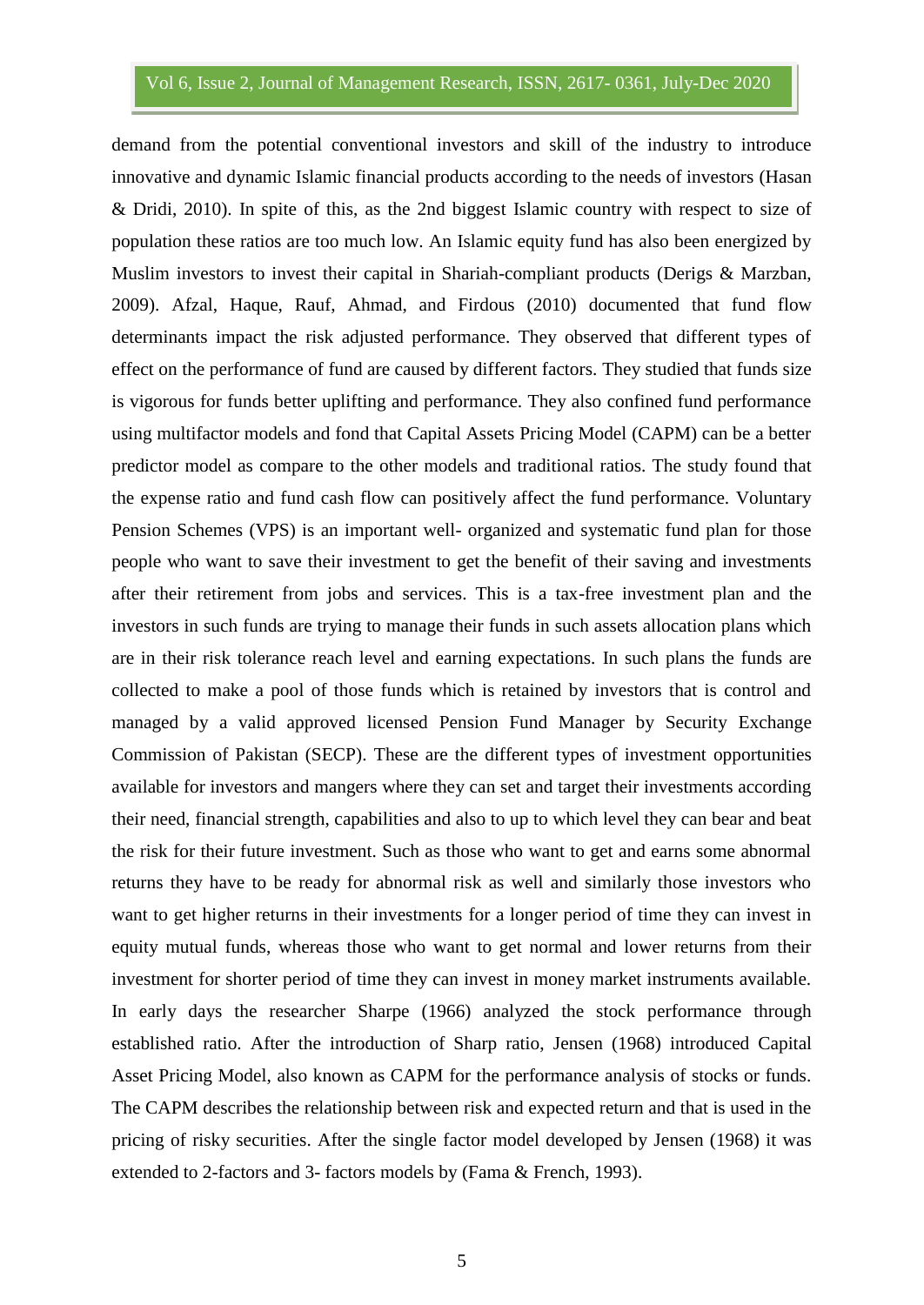Pieczora and Suffner (2013) also evaluated and find performance using multifactor models and fond that Capital Assets Pricing Model (CAPM) can be a better predictor model as compare to the other models and traditional ratios. The study found that the expense ratio and fund cash flow can positively. Faria (2013) investigated the impact of funds characteristics on fund performance and reported that various funds flows have different kinds of relationship with funds return. They study reported that fund size has positive significant relationship with funds' performance and fund that the study assessed that age of the fund is very pivotal as well in affecting funds' performance. In a similar study of the previous literature, they explored the correlation between funds' performance and various funds determinants and specified that the size of the funds and size are very important determinants of the funds which effect performance of fund. They documented that fund flow determinants impact the risk adjusted performance. They observed that different types of effect on the performance of fund are caused by different factors. They studied that funds size is vigorous for funds better uplifting and performance. They also confined fund performance using multifactor models and fond that Capital Assets Pricing Model (CAPM) can be a better predictor model as compare to the other models and traditional ratios. The study found that the expense ratio and fund cash flow can positively affect the fund performance.

Taylor and Broeders (2015) recognized that determinants fund flow has an impact on the risk adjusted performance. They perceived that different types of effect on the performance of fund are affected by different mutual funds factors. They studied that funds size is vigorous for funds superior performance. examined the selection strategy and the size factors of the mutual funds and they found that it is not important that one must have a large number of funds in their investment pools but the states that it is very important that you have those funds which are providing greater performance in the market. Furthermore, he said that during the selection of funds the manager and the investors first have to gather information about all those funds which are proving high value of output and also to gather information about low performing funds as well so that they can easily avoid the buying of those funds in their investment loops. They investigated that the financial performance and the relationship between these two funds are positive but insignificant in the average return of these two funds. They further explored that fund age and fund size are also very important which affect the risk adjusted performance of fund positively but found that fund liquidity is negatively affect the fund performance. They also predicted that liquidity is not positively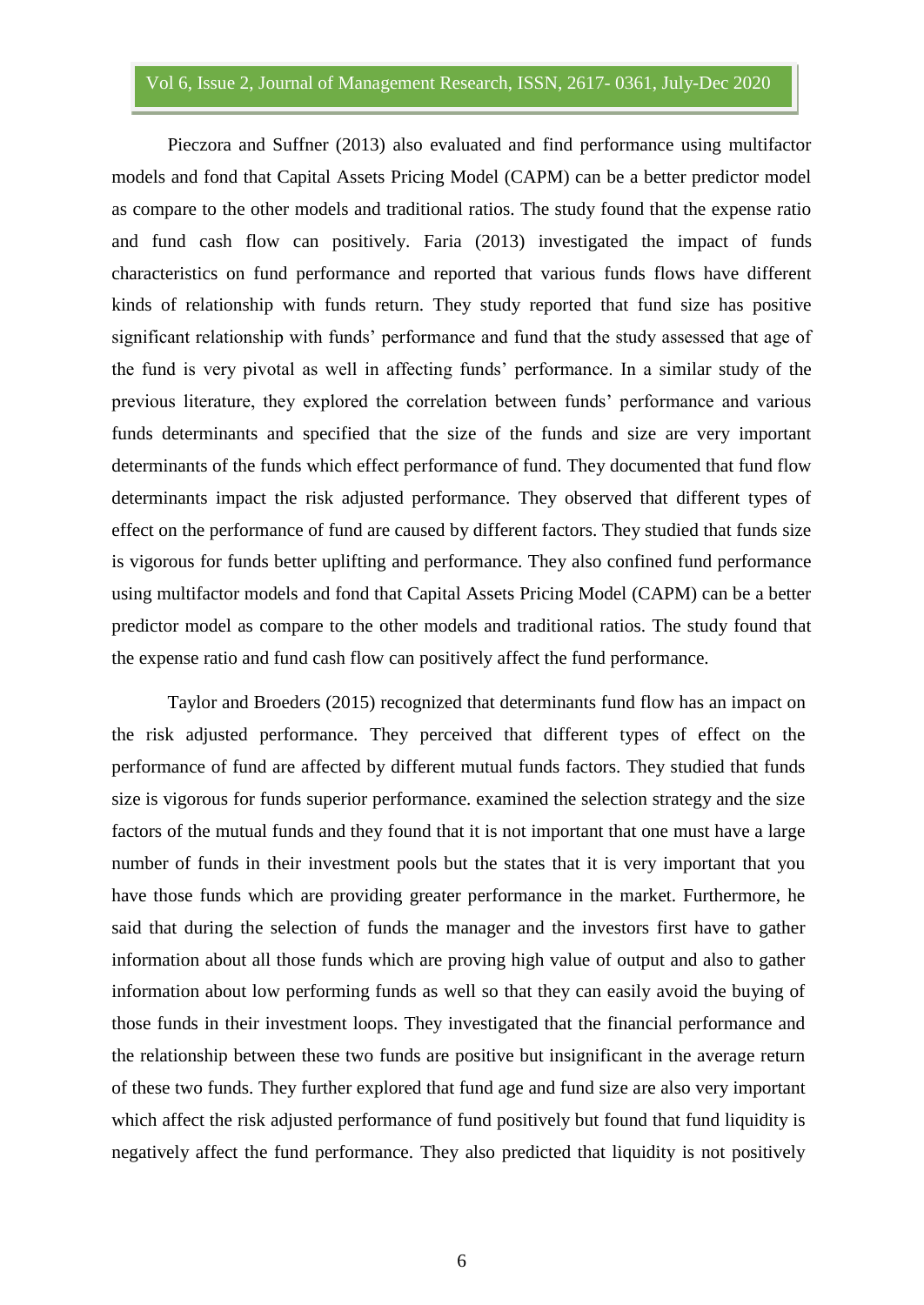associated with fund performance. (Petersen, 2009) in a similar study they explored the correlation between funds' performance and various funds determinants and specified that the size of the funds and size are very important determinants of the funds which effect performance of fund. Ebrahim and Rahman (2005) asserted that the beginning resources for the term Islamic mutual funds as according to sharia jurisprudence are Musharakah or partnership business. They summarized that there are so many individuals who wants to contributes their savings in Mushararkah and harmonize upon some lucid terms and conditions. They also explained that the partners are agreed to scatter their return and obtained profit with agreed ratio.

Harless and Peterson (1998) analyzed the funds and hence found that the funds' performance is has a positive linked with the fund size, the funds which are latterly arrive to the marketplace got energy very late than to those which arrive to the marketplace in initial phases. So, time factors are very important in the performance of the funds and their selection. Chang and Lewellen (1984) led a research study to investigate the funds' performance and to also know the impact of timing abilities and selection abilities of these funds. They both in their study determined that maximum level the performance of funds is impartial keeping the two factors timing abilities and selection abilities of mutual fund. Wagan and Jabeen (2016) conducted the study where they analyzed the Islamic mutual funds for the period of year 2009 to 2015 in order to find out the performance of Islamic mutual funds in Pakistan. They used Sharpe ratio, Jenson alpha and Treynor ratio for the analysis of data. The results of his findings have positive and significant effects on the study. In addition to this, poor performing managers who provided lesser incentives increase their fund's risk in the period following low performance. The study also evidenced that fund age and size are also very vital which affect the risk adjusted performance of fund positively but found that liquidity negatively affect the performance.

The study used conditional Capital Assets Pricing Model (CAPM), Fama French 3 factor and car hart. The study reported that majority of the portfolio intercepts are significant which determine the better performance of these portfolio. The study found that while using traditional sharp ratio, the funds do not mostly outperform the market and also predicted that fund expense ratio and size have positive affect on the fund's risk adjusted performance. They also investigated that equity fund using multi factor models to predict the mutual fund performance.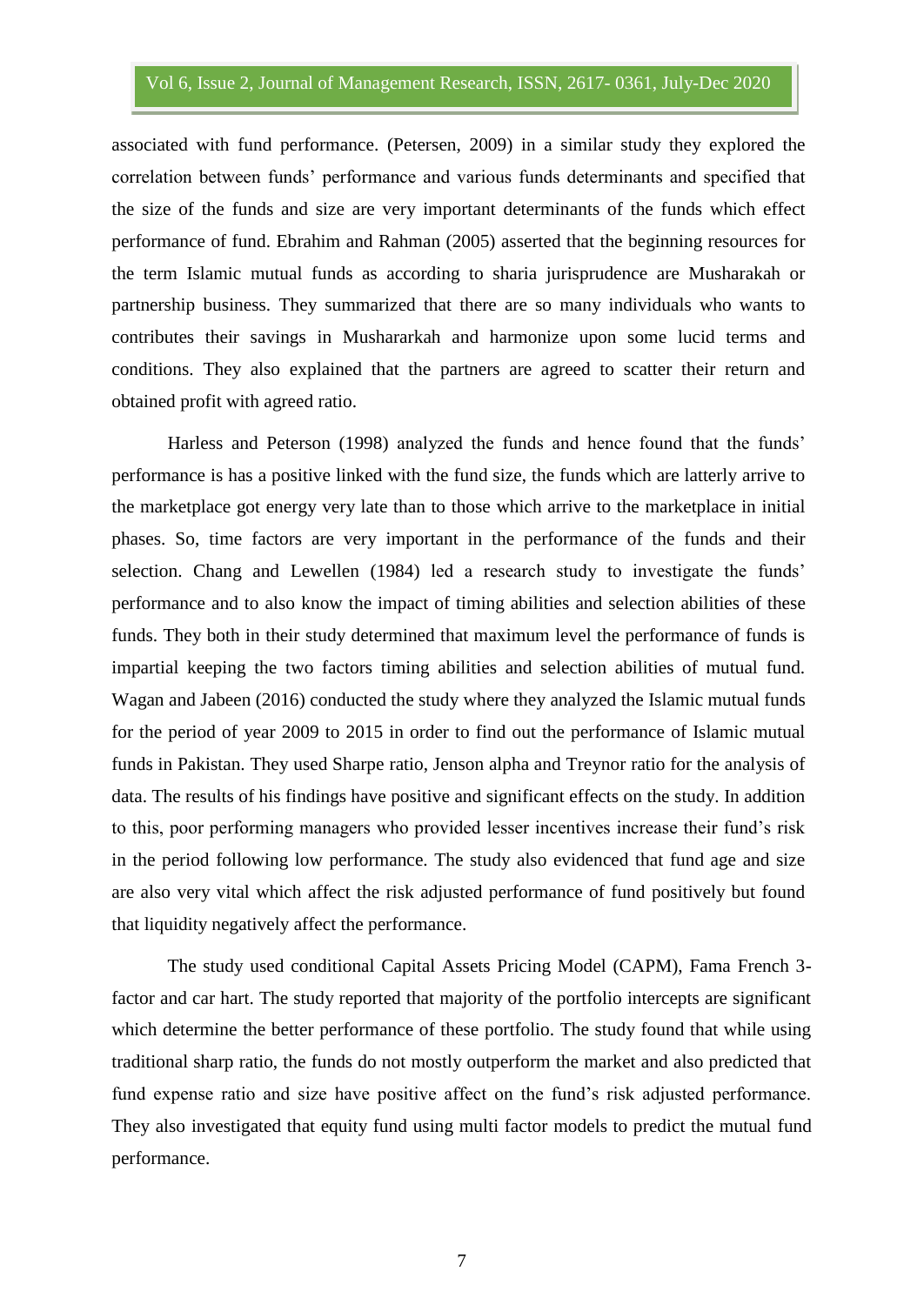### **2.1 Islamic and Conventional Mutual Funds**

Ashraf (2013) argued that the term Islamic mutual funds refers to that Rasyidah (2016) evaluated and analyzed that the terms conventional mutual funds are refers to such kinds of investors that ignore the Islamic principles means sharia principles and Islamic rules Siddiqi (2008) asserted that the beginning resources for the term Islamic mutual funds as according to sharia jurisprudence are Musharakah or partnership business. Rauf, Qiang, and Mehmood (2014) documented that fund flow determinants impact the risk adjusted performance. They observed that different types of effect on the performance of fund are caused by different factors. They studied that funds size is vigorous for funds better uplifting and performance. They also confined fund performance using multifactor models and fond that Capital Assets Pricing Model (CAPM) can be a better predictor model as compare to the other models and traditional ratios. The study found that the expense ratio and fund cash flow can positively affect the fund performance. Voluntary Pension Schemes (VPS) is an important well- organized and systematic fund plan for those people who want to save their investment to get the benefit of their saving and investments after their retirement from jobs and services.

#### **2.2 Performance Measurement and Models of Mutual Funds**

Becker, Godorr, Kreis, and Vaughan (2001) documented that and also connected with the environment that affect mutual fund or where mutual funds operate such as economic and legal environment. They investigated that factors which affect mutual fund performance are usually the determinants of mutual fund flows, as performance is laterally the major determinant of funds flow. Molson, Fala, Aubertin, and Bussière (2005) examined that the fund size has statistically positive and significant impact on the funds expense ratio the same was measured by (Tang, 2007). They documented that the relationship between mutual fund size and performance has been widely studied in mutual fund literature. Rehman and Baloch (2016) evaluated analyzed the must performance using Capital Assets Pricing Model (CAPM), and Fama French -3 factor models and used the data of 100 open ended Pakistan mutual fund. The study evidenced that each model predicts and explain the fund performance. But Capital Assets Pricing Model (CAPM) was fond a better model to predict and explain the mutual fund performance.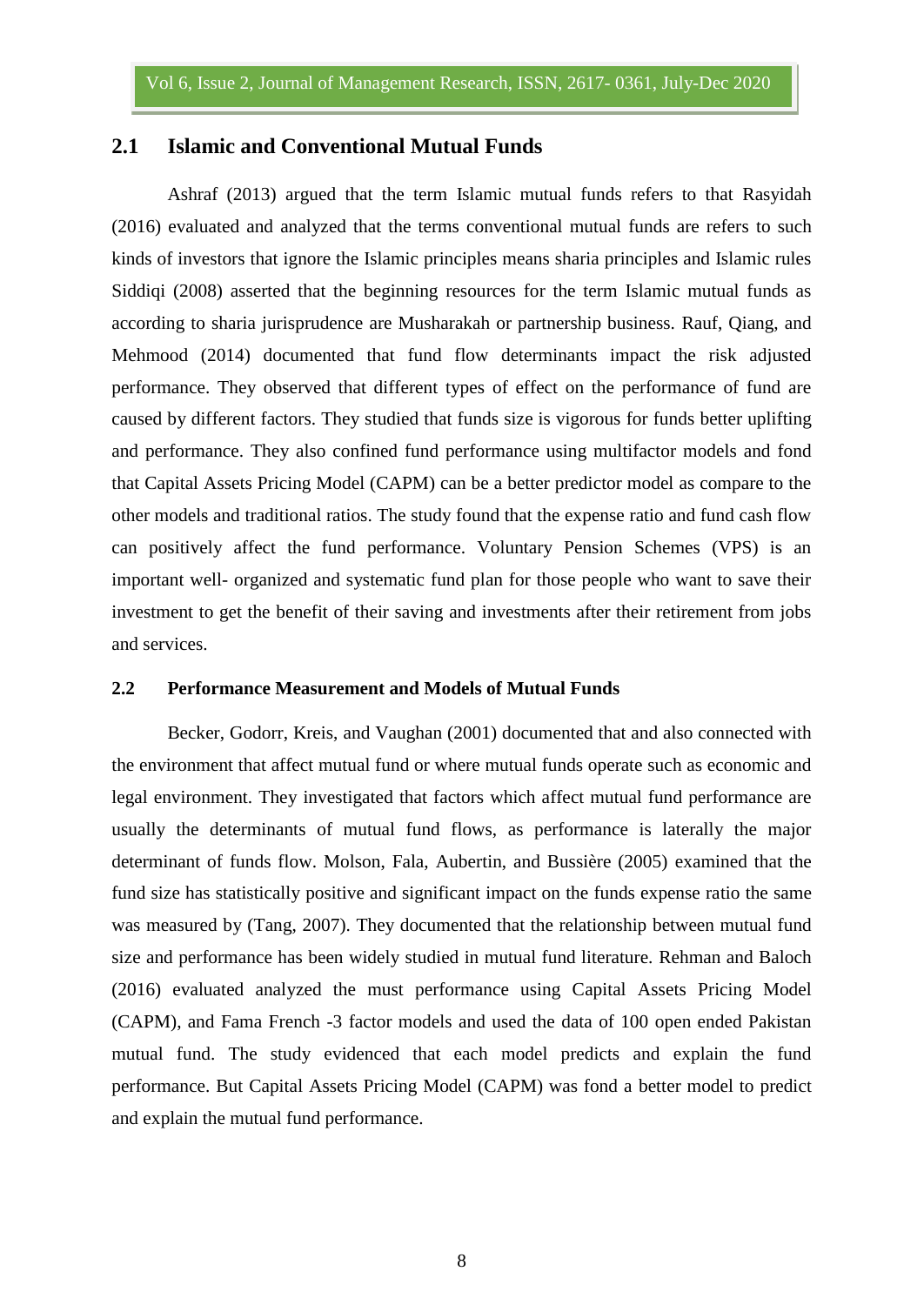#### **2.3 Mutual Funds Performance and Determinants of Funds Flow**

Agarwal, Nanda, and Ray (2013) confined that fund flow characteristics impact the risk adjusted performance. They viewed that different funds characteristics have different types of effect on the funds' performance. Margolis, Elfenbein, and Walsh (2009) emphasized that fund flow determinants also affect the risk adjusted performance of funds. They demonstrated that different funds characteristics have different types of effect on the performance of funds. (Fung  $\&$  Hsieh, 2000) documented that fund flow determinants impact the risk adjusted performance. They observed that different types of effect on the performance of fund are caused by different factors. Harris, Jenkinson, and Kaplan (2014) examined the link between the elements of funds and its performance and found that open ended funds have definite factors i.e. management fee, fund age, expense ratio, cash flow, fund size and liquidity which influence the performance of fund. They examined that the impact of funds features on fund performance and found that various funds flows have different kinds of relationship with funds outcome. They sated that the fund has a relatively positive relationship the performance of mutual funds and the study also suggest that age and maturity of fund is also very important and predicting the fund performance. He also viewed that the impact of funds characteristics on fund performance and also noticed that various funds flows have different kinds of association with funds return.

Jabeen and Baig (2012) analyzed funds for understanding its timing and selection abilities. They also investigated that equity fund using multi factor models to predict the mutual fund performance. The study evidence that majority of the portfolio model significantly affect the mutual fund performance. The same kinds of finding cannot be reported developing countries. Treynor and Mazuy (1966) analyzed funds for understanding its risk adjusted performance, their timing and selection abilities. The study analyzed these funds to predict their timing and selection abilities. The studies found that majority of funds have good timing and selection abilities. But they are not enough to outperform the overall market. Based on the above literature we develop the following hypothesis

- **H-1** There are positive significant differences between risk adjusted performance in Islamic and conventional mutual funds.
- **H-2** There is positive significance between Islamic and conventional fund.
- **H-3** There are also positive and significance difference in the timing ability of Islamic and Conventional Fund.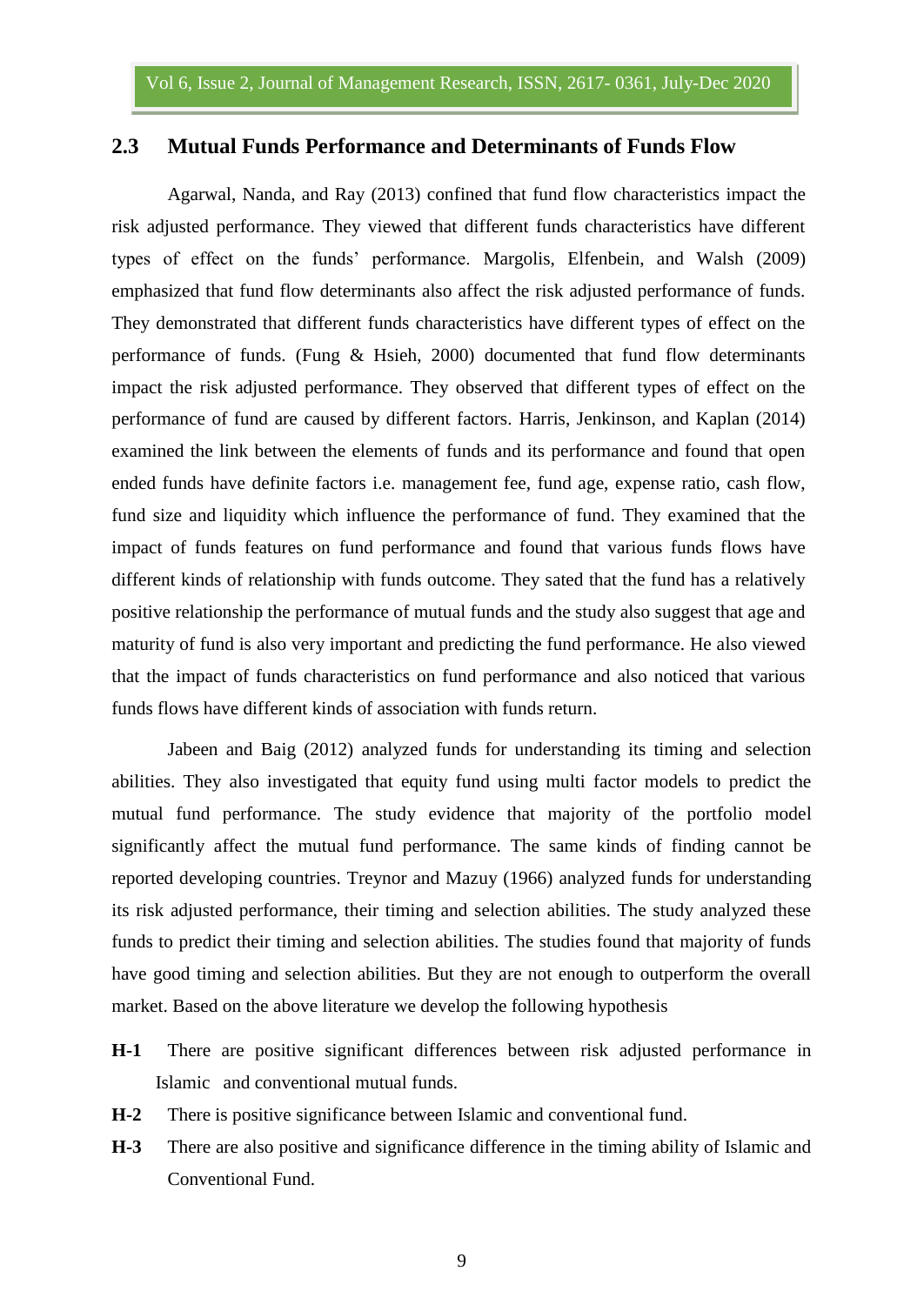

# **3. Theoretical Framework and Hypothesis Development**

#### **4. Methodology**

# **4.1 Data Collection Technique and Procedure**

This study will only have confined to open-ended mutual funds and excluded closedended mutual funds. We will take a sample of 90 mutual funds randomly selected, in which 40 from Islamic funds and the remaining 50 from Conventional funds. These mutual funds are further categorized on the basis of their styles such as equity fund, income funds, balanced funds, asset locative fund and aggressive fixed income funds. This study will undertake the comparative risk adjusted performance, market timing and selection ability of Islamic and Conventional mutual funds. The study will investigate the Pakistani mutual funds over the period 2011-16. The daily Net Asset Values for the measurement of fund return has been obtained from the website of Mutual Fund Association of Pakistan (MUFAP). We have obtained the data pertaining to risk free rate from State Bank of Pakistan and to calculate the RM (market return) the index data was collected from Karachi Stock Exchange-100 index and calculated as today index – previous index / previous index.

# **4.2 Mutual Fund Association of Pakistan (MUFAP)**

Mutual Fund Association of Pakistan (MUFAP) has been established in 1996 by Zaigham Mehmood Rizwi at Karachi. MUFAP is an organization licensed by Government of Pakistan to deal, operate and protect Mutual funds in Pakistan. The assets management companies are registered with the SECP, and can launch Mutual funds under NBFC rules 2008. MUFAP is a trade body for multibillion rupees Asset Management Companies. The investment instruments of MUFAP are Vehicles, Stocks, Bonds, Money Market Instruments,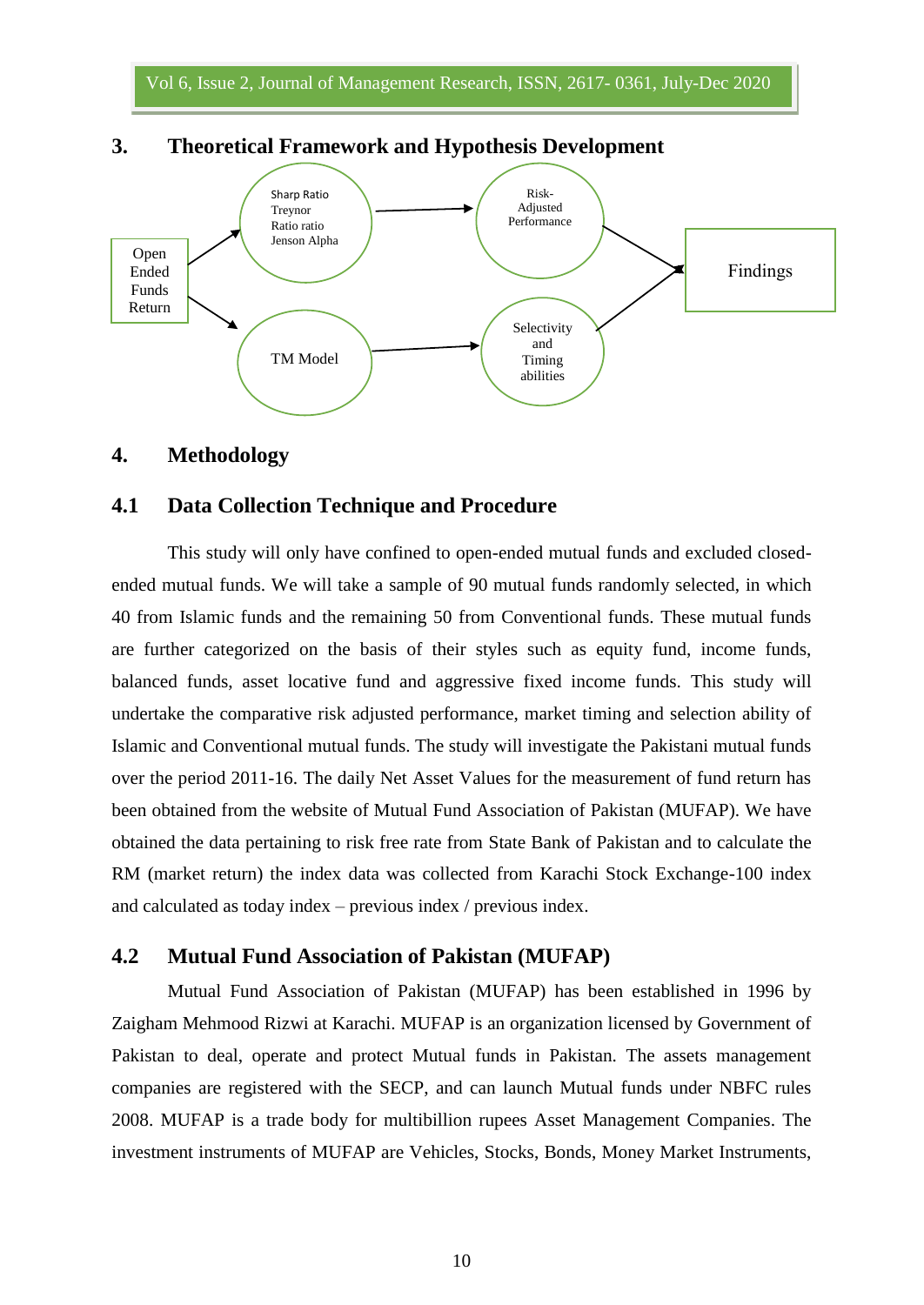government Securities and Bank Deposit etc. Private and foreign funds are allowed to float Open Ended for general public.



MUFAP were overseen by the Corporate Law Authorities (CLA) and then transferred as Security Commission of Pakistan (SECP). Income of Mutual Fund is exempted from all types of taxes. Mutual Fund is highly regulated industry by SECP to keep the investors informed about the fund performance and also the management publish daily return on website. All the investment is welcomed and opportunity to access professional managed, diversified portfolio of equity.

# **4.3 Models and their Operationalization**

Sharpe ratio was proposed by (Sharpe, 1966). This ratio measures the extent of excess return with proportion to unit change in risk. In this measure risk is calculated by standard deviation of returns.

Sharpe ratio = (Mean portfolio return − Risk-free rate)/Standard deviation of portfolio return  $S. R = Ri-Rf/S.D$ Where  $S.R =$  Sharpe Ratio Ri is the mutual fund return  $Rf = Risk$  free return

S.D = Standard Deviation of the returns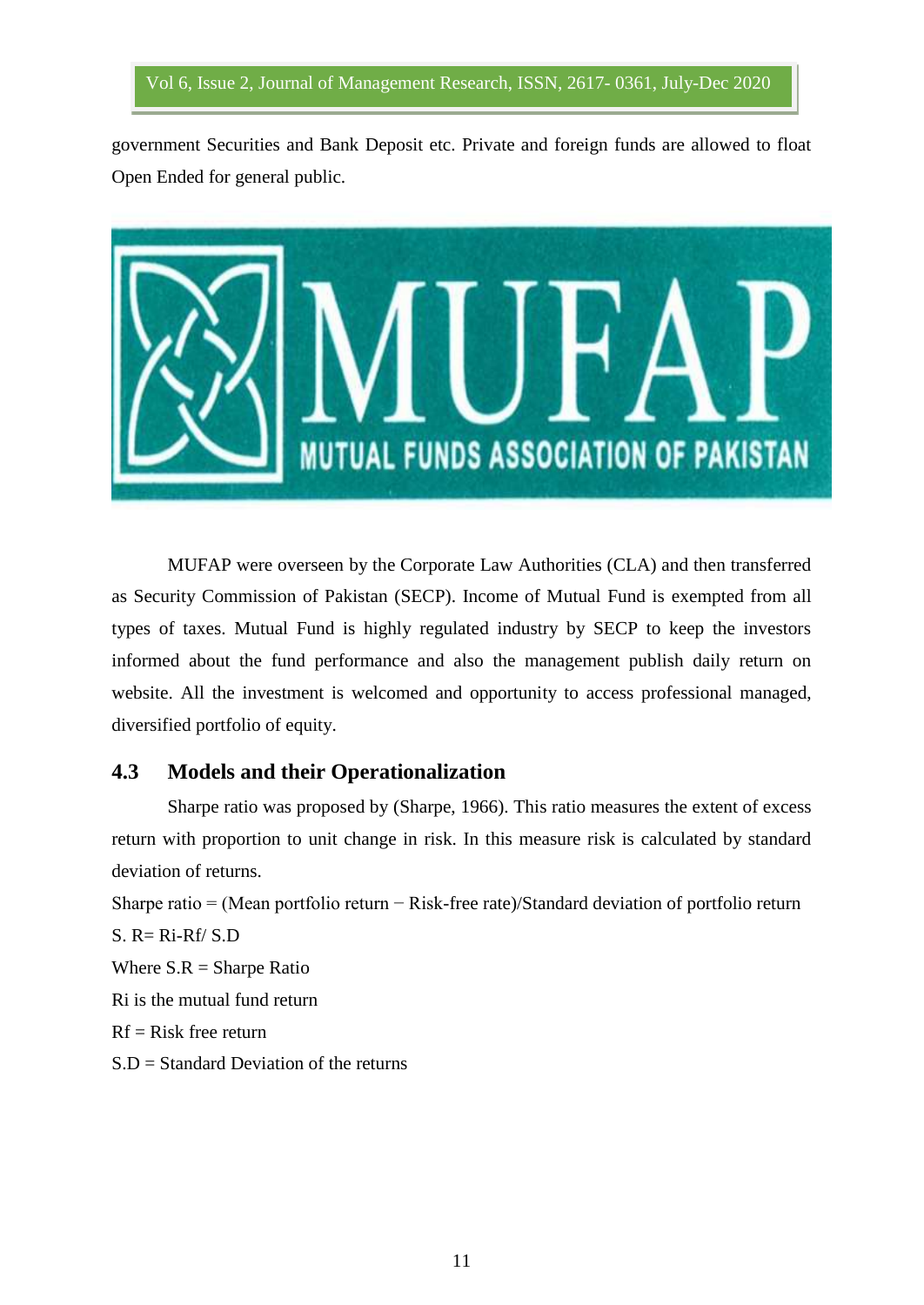# **4.4 Treynor Ratio**

This ratio was developed by (Treynor, 1965). He proposed beta instead of standard deviation for measuring the fund performance. This measure shows the risk adjusted measurement of a return based on systematic risk.

$$
T.R = \frac{Ri - Rf}{\beta}
$$

Where  $T.R = Treynor Ratio$ 

 $Ri =$  Mutual fund return

 $Rf = Risk$  free return

 $\beta$  = Beta is a measure of systematic risk

#### **4.5 Jensen Alpha**

Jensen Alpha is used to measure the risk adjusted performance used by portfolio managers to determine how much excess return their portfolio has generated over and above the market return as return as suggested by CAPM model.

Jensen Alpha can be calculated with the help of following formula:

 $\alpha = Rp - (Rf + (Rm - Rf))$ Where as  $Rp = Return of the portfolio$  $Rf = Risk$  Free Rate  $\beta$  = Stock Beta Rm = Market Return

# **4.6 Treynor Mazuy Model**

Treynor and Mazuy (1966) was the pioneer to develop a model to test the market timing and selection skills of fund manager. It is basically an extension of the Jensen model. In this model the original excess return version of the linear market model is modified by adding a quadratic term to it. The TM model is as follows:

<sup>p</sup> – Rf) = + \* (Rm - Rf) + \* (Rm - Rf) <sup>2</sup>+E ---------------------------- 3.1

Where,

 $R_p$  = return of the fund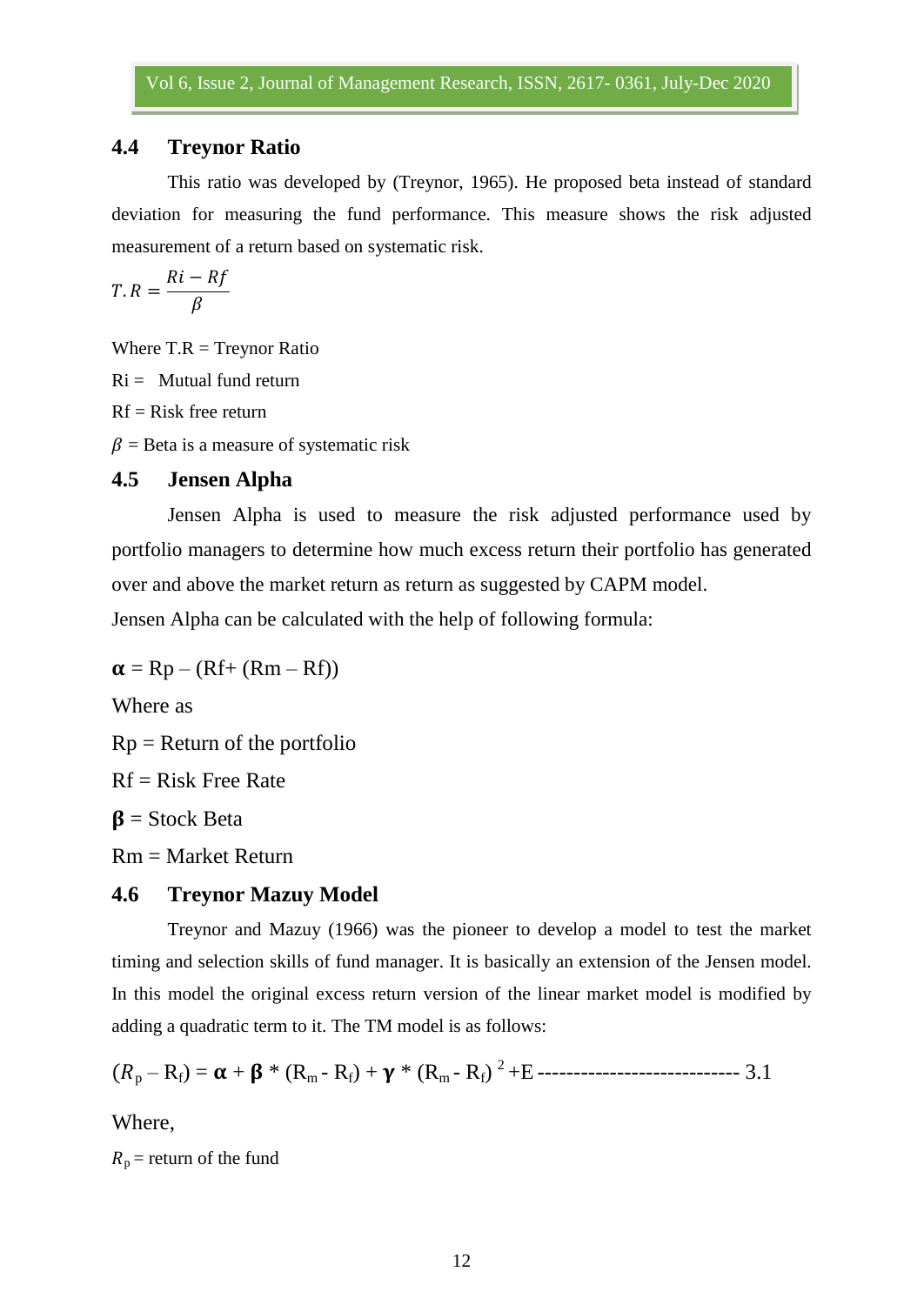$R_f$  = risk free rate

 $R_m$  = return of the market portfolio

 $E =$  error term

While  $\alpha$ ,  $\beta$  and  $\gamma$  shows the parameters of the TM model.

# **5. Results and Discussion**

### **5.1 Risk Adjusted Performance Measures**

Below Table 1 Reports for the Sharpe ratio, Treynor ratio and Jensen alpha of Islamic and Conventional mutual funds. These funds are further classified by their different styles such as, Equity, Income, Asset Allocation, Balanced and Aggressive income.

**Table 1: Risk Adjusted Performance Measurement of Conventional & Islamic Mutual Funds**

| S.                      | <b>Style</b>                        | <b>Sharp Ratio</b>  |                | <b>Treynor Ratio</b> |                | <b>Jensen Alpha</b> |           |
|-------------------------|-------------------------------------|---------------------|----------------|----------------------|----------------|---------------------|-----------|
| N <sub>0</sub>          |                                     | <b>Conventional</b> | <b>Islamic</b> | <b>Conventional</b>  | <b>Islamic</b> | <b>Conventional</b> | Islamic   |
|                         | <b>Equity Fund</b>                  | 0.9765              | 0.2123         | $-0.0453$            | $-0.0309$      | 0.0423              | 0.0123    |
| 2                       | Income Fund                         | $-0.2134$           | $-0.4567$      | 0.0976               | 0.0709         | 0.0045              | 0.0076    |
| 3                       | Asset<br>Allocation                 | 0.4218              | 0.2554         | 0.0567               | $-0.0342$      | 0.0120              | $-0.0023$ |
| $\overline{\mathbf{4}}$ | <b>Balanced Fund</b>                | 0.5678              | 0.6789         | 0.0120               | $-0.0357$      | 0.0321              | 0.0020    |
|                         | Aggressive<br><b>Allocated Fund</b> | 0.3123              | 0.4123         | 0.0453               | $-0.0678$      | 0.0067              | 0.0073    |
|                         | <b>Total</b>                        | 2.0650              | 1.1022         | 0.1663               | $-0.0977$      | 0.0976              | 0.0269    |

Interpretation and Evaluation of Sharp Ratio for Conventional and Islamic Mutual Fund. The Sharpe ratio of Conventional Equity Fund is 0.9765, while the Islamic Equity Funds have Sharp Ratio is 0.2123, these values determine that conventional equity funds perform better than Islamic Equity Fund.

The Sharpe Ratio of Income Fund is -0.2134, whereas the Islamic Equity Fund carrying Sharp ratio -0.4567, these mean that again conventional portfolio of Income Fund better performs than its counterparts. The Sharpe ratio of Conventional Asset Allocated Fund is 0.4218, while the Islamic Asset Allocated Funds have Sharp Ratio is 0.2554, these values determine that conventional equity funds perform better than Islamic Asset Allocated Fund. The Sharpe Ratio of Conventional Balanced Fund is 0.5678, whereas the Islamic Balanced Fund having Sharp ratio 0.6789, these mean that conventional portfolio of Balanced Fund is not performing better than its counterparts. The Sharpe ratio of Conventional Aggressive Allocated Fund is 0.3123, while the Islamic Aggressive Allocated Funds have Sharp Ratio is 0.4123, these values determine that Islamic Aggressive Allocated Fund is performing better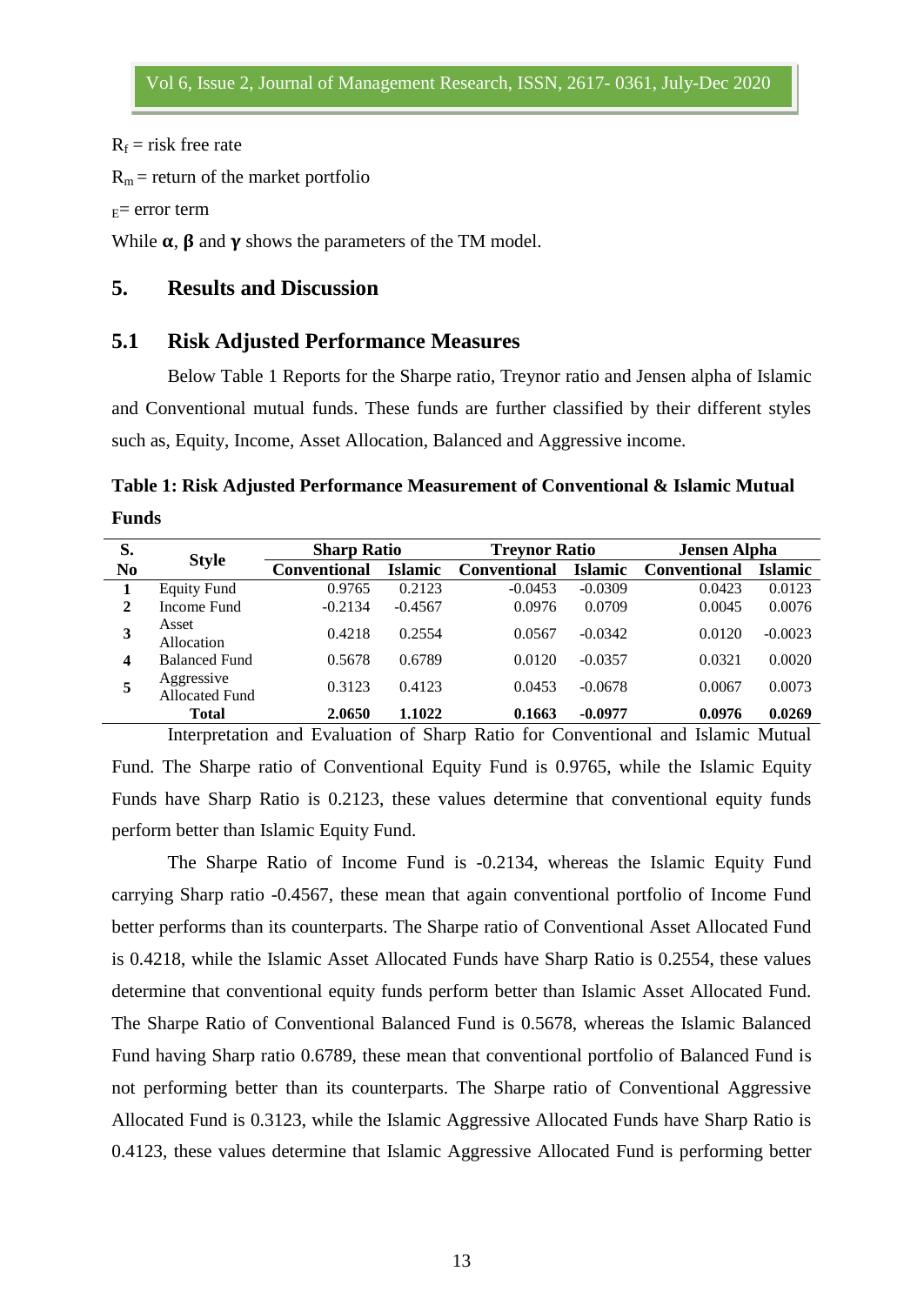than Conventional Aggressive Allocated Fund. However, overall Sharpe ratio shows that Conventional Funds (2.0650) perform better than the Islamic Funds (1.1022).

Interpretation and Evaluation of Treynor Ratio for Conventional and Islamic Mutual Fund. The Treynor ratio of Conventional Equity Fund is -0.0453, while the Islamic Equity Funds have Treynor Ratio is -0.0309, these values determine that conventional equity funds are not performing better than Islamic equity Fund. The Treynor Ratio of Income Fund is 0.0976, whereas the Islamic equity fund carrying Treynor ratio 0.0709, these mean that again conventional portfolio of Income Fund again not performing better than its counterparts.

The Treynor ratio of Conventional Asset Allocated Fund is 0.0567, while the Islamic Asset Allocated Funds have Treynor Ratio is -0.0342, these values determine that conventional equity funds perform better than Islamic Asset Allocated Fund. The Treynor Ratio of Conventional Balanced Fund is 0.0120, whereas the Islamic Balanced Fund having Treynor ratio -0.0357, these mean that conventional portfolio of Balanced Fund is performing better than its counterparts. The Treynor ratio of Conventional Aggressive Allocated Fund is 0.0453, while the Islamic Aggressive Allocated Funds have Treynor Ratio is -0.0678, these values determine that Islamic Aggressive Allocated Fund is not performing better than Conventional Aggressive Allocated Fund. As Per Table: 1, the Ultimate result exhibits that Treynor ratio performance of Conventional fund (0.1663) is better than Islamic funds (- 0.0977).

Interpretation and Evaluation of Jensen Alpha Ratio for Conventional and Islamic Mutual Fund. The Jensen Alpha ratio of Conventional Equity Fund is 0.0423, while the Islamic Equity Funds have Jensen Alpha Ratio is 0.0123, these values determine that conventional equity funds perform better than Islamic Equity Fund. The Jensen Alpha Ratio of Income Fund is 0.0045, whereas the Islamic equity fund carrying Jensen Alpha ratio 0.0076, these mean that again conventional portfolio of Income Fund better performs than its counterparts. The Jensen Alpha ratio of Conventional Asset Allocated Fund is 0.0120, while the Islamic Asset Allocated Funds have Jensen Alpha Ratio is -0.0023, these values determine that conventional equity funds perform better than Islamic Asset Allocated Fund. The Jensen Alpha Ratio of Conventional Balanced Fund is 0.0321, whereas the Islamic Balanced Fund having Jensen Alpha ratio 0.0020, these mean that conventional portfolio of Balanced Fund is performing better than its counterparts. The Jensen Alpha ratio of Conventional Aggressive Allocated Fund is 0.0067, while the Islamic Aggressive Allocated Funds have Jensen Alpha Ratio is 0.0073, these values determine that Islamic Aggressive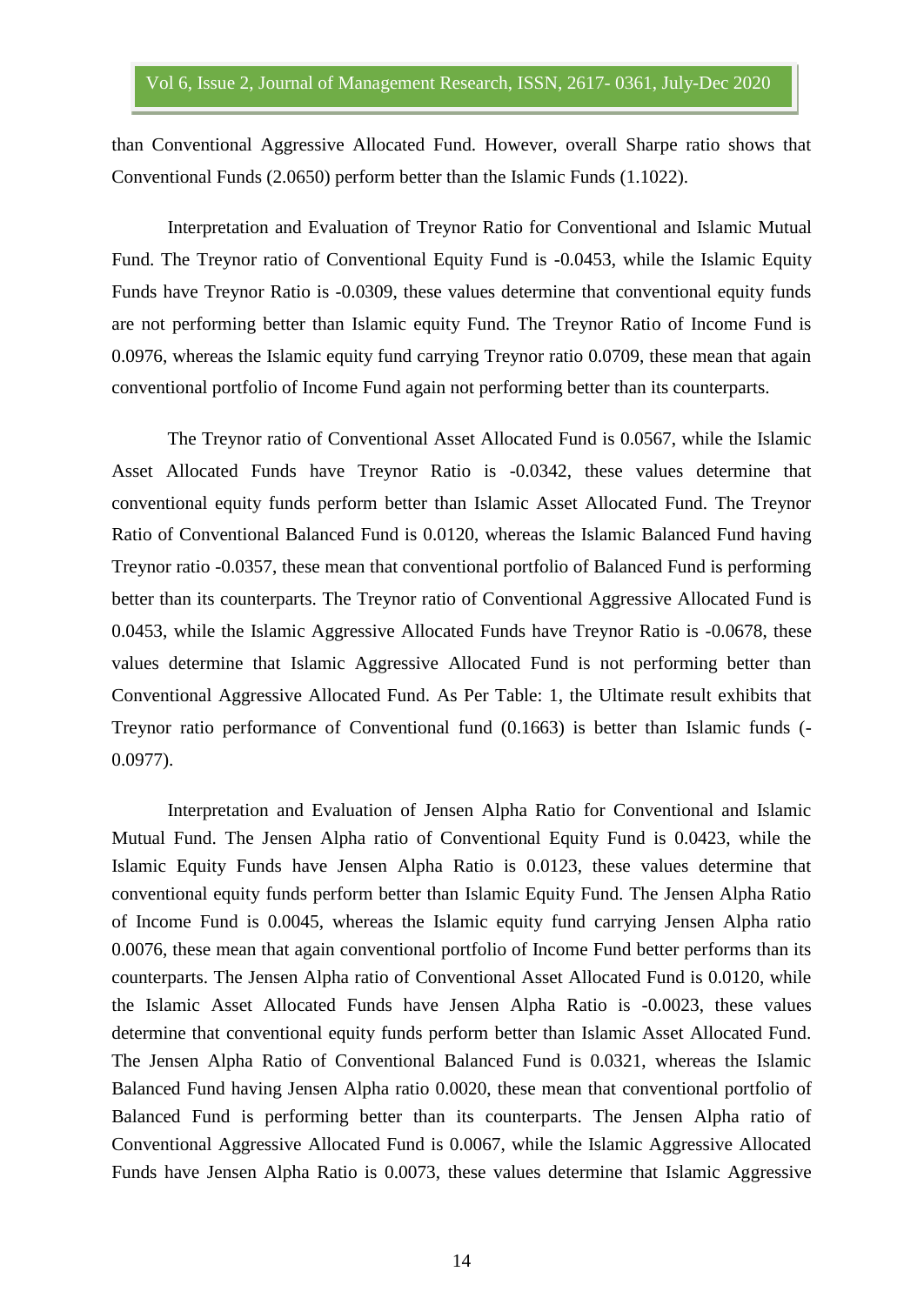Allocated Fund is performing better than Conventional Aggressive Allocated Fund. Keeping in view the overall basis for Jensen alpha Conventional fund (0.0976) performance is better than the Islamic funds which is (0.0269).

#### **5.2 Market Timing and Selectivity Measures**

Below Table 2 shows the results of TM model for Conventional and Islamic Mutual fund. In this table funds are classified as Justice, Revenue, allocation of assets, balance fund. Alpha,  $\beta$  and Gamma show Selection Ability, Risk and Timing Ability of fund.

| <b>Treynor &amp; Mazuy Model</b> |                                 |                     |                |                     |                |              |                |  |  |  |  |  |
|----------------------------------|---------------------------------|---------------------|----------------|---------------------|----------------|--------------|----------------|--|--|--|--|--|
| S.<br>N <sub>0</sub>             | <b>Style</b>                    | <b>Alpha</b>        |                | <b>Beta</b>         |                | Gamma        |                |  |  |  |  |  |
|                                  |                                 | α                   |                | ß                   |                |              |                |  |  |  |  |  |
|                                  |                                 | <b>Conventional</b> | <b>Islamic</b> | <b>Conventional</b> | <b>Islamic</b> | Conventional | <b>Islamic</b> |  |  |  |  |  |
|                                  | <b>Equity Fund</b>              | 0.00525             | 0.00924        | 0.4235              | 0.3619         | 0.1214       | $-0.3986$      |  |  |  |  |  |
| $\boldsymbol{2}$                 | Income Fund                     | 0.00432             | 0.00786        | 0.3951              | 0.3323         | 0.1542       | 0.2156         |  |  |  |  |  |
| 3                                | Asset<br>Allocation             | 0.00125             | 0.00392        | 0.2645              | 0.3215         | 0.1425       | $-0.1487$      |  |  |  |  |  |
| $\overline{\mathbf{4}}$          | <b>Balanced</b><br>Fund         | 0.00419             | 0.00145        | 0.2756              | 0.2156         | $-0.1756$    | $-0.1947$      |  |  |  |  |  |
| 5                                | Aggressive<br>Allocated<br>Fund | $-0.00081$          | 0.00321        | 0.2235              | 0.1525         | 0.1932       | 0.2156         |  |  |  |  |  |
|                                  | <b>Total</b>                    | 0.0142              | 0.00078        | 1.5822              | 1.3838         | 0.1507       | $-0.0134$      |  |  |  |  |  |

**Table 2: Market Timing and Selectivity Skills of Conventional & Islamic Mutual Funds**

Interpretation and Evaluation of ALPHA  $\alpha$  for Conventional and Islamic Mutual Fund. The Alpha of Conventional Equity Fund is 0.00525, while the Islamic Equity Funds have Alpha is 0.00924, these values determine that conformist fairness reserves have better selection than Islamic Equity Fund. The Alpha of Income Fund is 0.00432, whereas the Islamic equity fund carrying Alpha -0.00786, these mean that again conventional portfolio of Income fund has better selection than its counterparts. The Alpha of Conventional Asset Allocated Fund is 0.00125, while the Islamic Asset Allocated Funds have Alpha is -0.00392, these values predict that predictable equity reserves have performing better selection than Islamic Asset Allocated Fund. The Alpha of Conventional Balanced Fund is 0.00419, whereas the Islamic Balanced Fund having Alpha 0.00145, these mean that conventional portfolio of Balanced Fund is performing again better selection than its counterparts (Islamic Balanced Fund).The Alpha of Conventional Aggressive Allocated Fund is 0.00081, while the Islamic Aggressive Allocated Funds have Alpha is 0.00321, these values determine that Islamic Aggressive Allocated Fund is performing better selection than Conventional Aggressive Allocated Fund. Keeping in view the overall basis for alpha Conventional fund is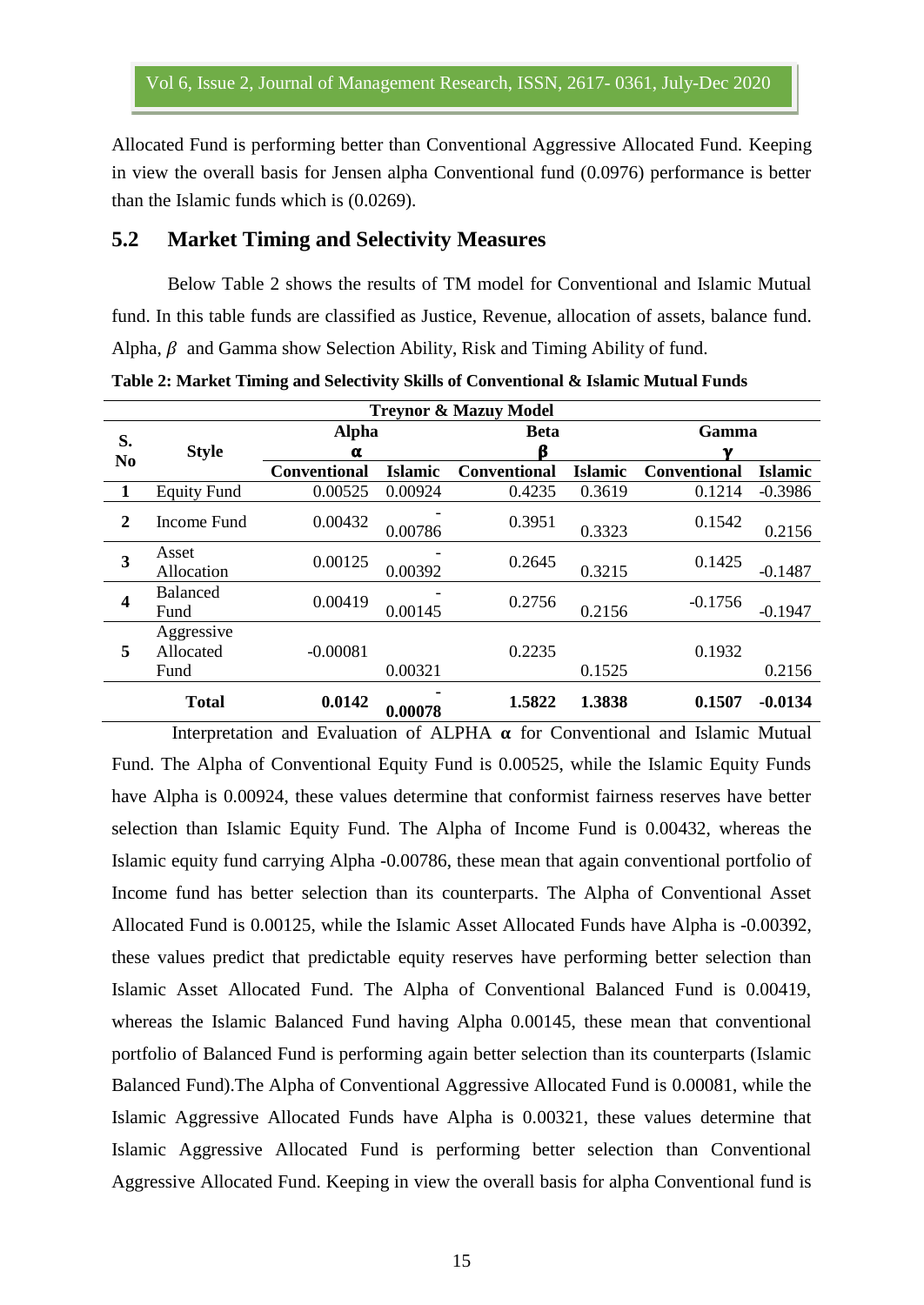(0.0142) performance which has better selection than the Islamic funds which is (0.0269). Interpretation and Evaluation of BETA  $\beta$  for Conventional and Islamic Mutual Fund. The Beta of Conventional Equity Fund is 0.4235, while the Islamic Equity Funds have Beta is 0.03619, it means that conventional equity funds are riskier than Islamic Equity Fund. The higher the value of Beta, the riskier the asset is.

The Beta of Income Fund is 0.3951, whereas the Islamic equity fund carrying Beta is 0.3323, these mean that again conventional portfolio of Income Fund is once again riskier than its counterparts (Islamic Mutual Fund). The Beta of Conventional Asset Allocated Fund is 0.2645, while the Islamic Asset Allocated Funds have Beta is 0.3215, these values predict that conventional equity funds are not riskier than Islamic Asset Allocated Fund. The Beta of Conventional Balanced Fund is 0.2756, whereas the Islamic Balanced Fund having Alpha 0.2156, these mean that conventional portfolio of Balanced Fund is riskier that its counterparts (Islamic Balanced Fund). The Beta of Conventional Aggressive Allocated Fund is 0.2235, while the Islamic Aggressive Allocated Funds have Beta is 0.1525, these values determine that Conventional Aggressive Allocated Fund is riskier than Conventional Aggressive Allocated Fund (Counterpart). The overall basis for Beta Conventional fund is (1.5822), while the overall basis of the Islamic funds which is (1.3838), it means that as per Beta Conventional Funds are riskier than Islamic fund. The higher the value of Beta, the riskier the asset is. Interpretation and Evaluation of GAMMA  $\gamma$  for Conventional and Islamic Mutual Fund.

The Gamma of Conventional Equity Fund is 0.1214, while the Islamic Equity Funds have Gamma is -0.3986, these values determine that conventional equity funds have better timing ability than Islamic Equity Fund. The Gamma of Income Fund is 0.1542, whereas the Islamic equity fund carrying Gamma 0.2156, these mean that again conventional portfolio of Income Fund has better timing ability than its counterparts (Islamic Fund). The Gamma of Conventional Asset Allocated Fund is 0.1425, while the Islamic Asset Allocated Funds have Gamma is -0.1487, these values predict that conventional equity funds have performing better timing ability than Islamic Asset Allocated Fund. The Gamma of Conventional Balanced Fund is -0.1756, whereas the Islamic Balanced Fund having Gamma -0.1947, these mean that conventional portfolio of Balanced Fund is performing again better timing ability than its counterparts (Islamic Balanced Fund). The Gamma of Conventional Aggressive Allocated Fund is 0.1932, while the Islamic Aggressive Allocated Funds have Gamma is 0.2156, these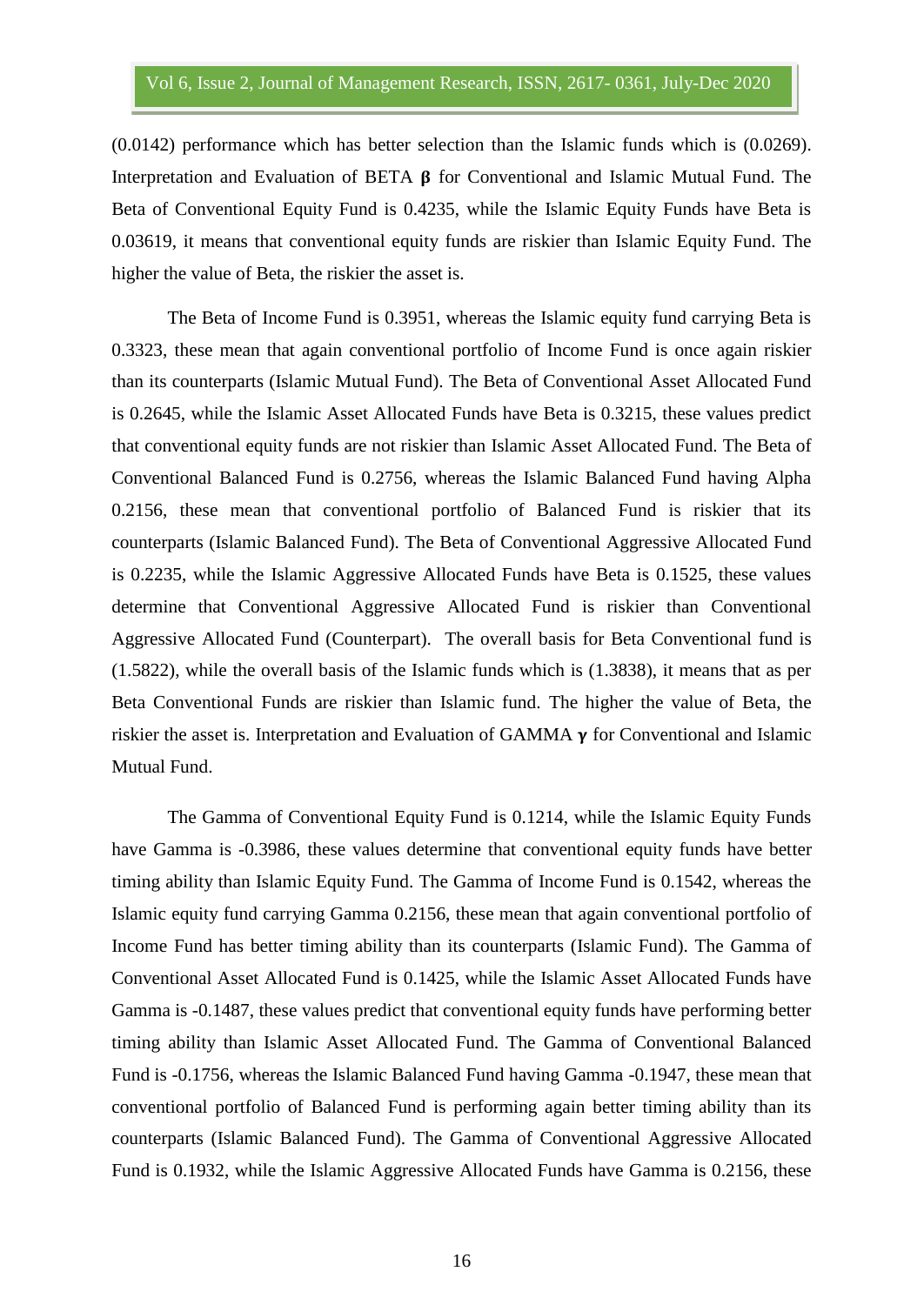values determine that Islamic Aggressive Allocated Fund is performing better timing ability than Conventional Aggressive Allocated Fund. Keeping in view the overall basis for Gamma Conventional fund is (0.1507) funds' performance which has better timing ability than the Islamic funds which is (-0.0134). On the overall basis Conventional funds possess the best timing ability.

Similarly, in case of Islamic Mutual Fund, three funds namely Equity Fund, Asset Allocated Fund and Balanced funds have a negative gamma values which shows that these funds have no timing ability. It is also pertinent to mentioned that Income and Aggressive funds have the positive Gamma value, which is best timing ability. Overall Results of Market Timing and Selection Ability. The total fund has a negative Alpha (-0.00078) and Gamma values (- 0.0134) which implies that Islamic fund has no selection and timing ability. However, the overall result reveals.

### **6. Conclusion and Recommendation**

The study was conducted to explore the risk adjusted performance, timing and selection abilities of conventional as well as Islamic reserves. The study analyzed the data of total 90 mutual funds in which 45 represent conventional funds and 45 represent Islamic fund. The study analyzed these both types of funds for the period 2011-2016. The results were predicted through Sharp ratio, Treynor ratio and Jensen Alpha and Treynor Mazuy model. The results should that majority of conventional funds in term of sharp ratio performs better than Islamic style portfolios. The results also predicted that overall, the different categories of conventional funds while comparing to the Islamic style portfolios are better in term of Treynor ratio. The results also should that on average basis the performance of the different categories of conventional fund are comparatively better than Islamic counterparts.

The findings showed that conventional mutual funds have better selectivity skills than Islamic fund, while analyzing the different styles of these both major funds categories. The results predict that conventional funds are riskier than Islamic fund based on the values of Beta. Majority of the conventional funds style categories have higher beta values than Islamic counterparts. The result also demonstrated that conventional funds are better in term of timing abilities as compared to the Islamic counterparts. Therefore, it can be argued that conventional funds have more freedom in the selection of securities for investment and thus have the opportunity for better performance. The study is overall beneficial for the fund's managers, investors and other stakeholders. This research will benefit the investment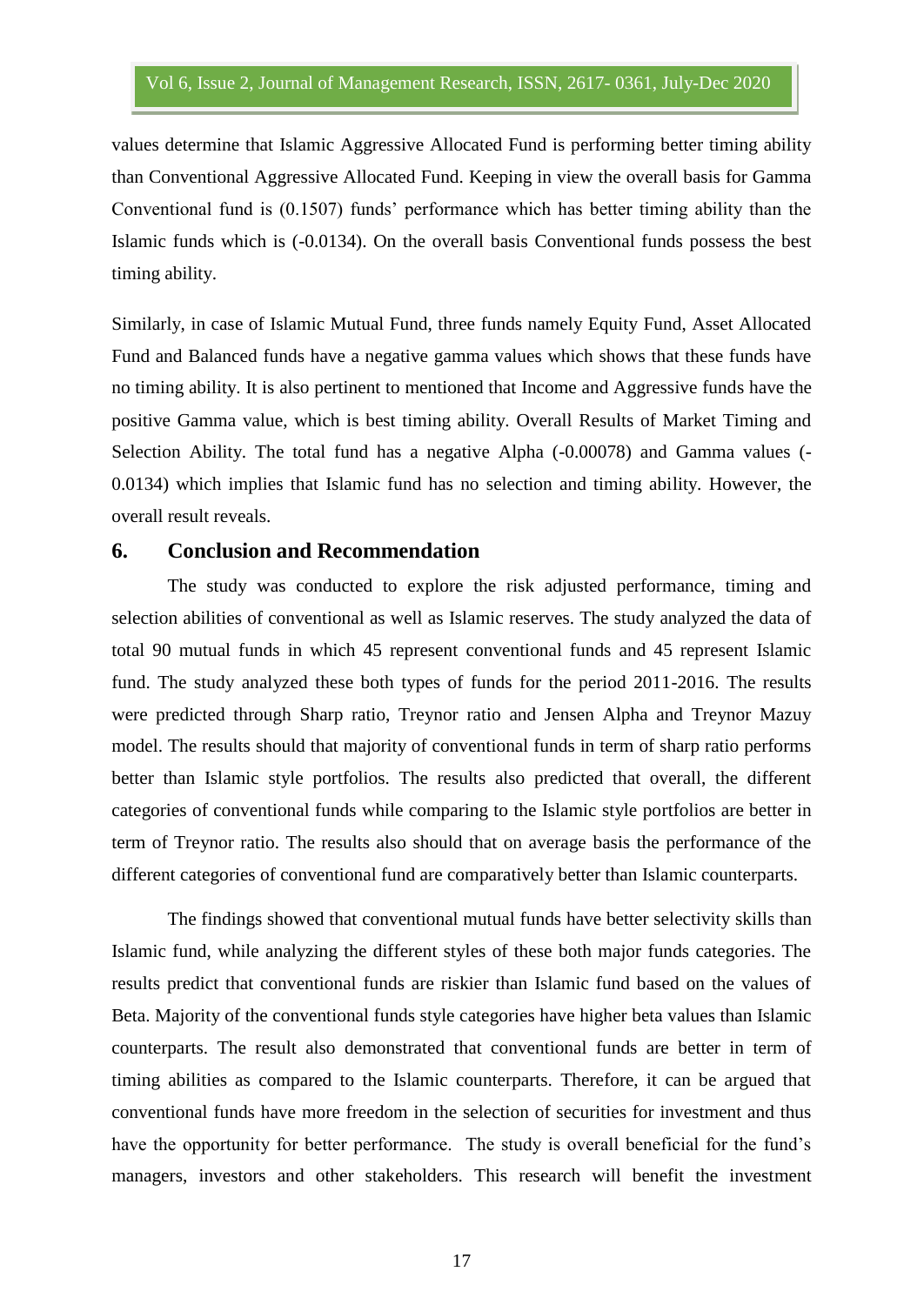companies in Pakistan to gain trust and confidence of investors for investment in their portfolio. An average the sharp ratio of the Islamic Mutual Fund is below than the Conventional Mutual Fund that is why the Asset Management Companies of these funds are recommended to improve the Risk Adjusted Performance of Islamic and Conventional Mutual Fund has low ratio and also advised to improve the Risk Adjusted Performance to make it attractive for investors. As per the Treynor Ratio the Islamic Mutual Fund is also low then the conventional Mutual Fund. Here it is also suggested that the Asset Management Companies should do more work to further bring some improvement in their policies and procedure to improve the Islamic Mutual Fund. As per Treynor Ration, it is suggested that Risk Adjusted Performance may be improve more. The results for Jensen Ratio for the performance of both Islamic Mutual Fund and Conventional Mutual Fund showing comparatively better Risk Adjusted Performance for the conventional fund as compared to the Islamic Portfolios of different styles based on the results, it is recommended that the managers of Islamic Portfolio may be improved further for better performance. The majority of alpha value of the style funds of the conventional category is better than difference style categories of Islamic fund. In Conventional funds aggressive allocated funds showing negative alpha value which determines no selection ability of these funds. Therefore, the managers of these style funds are recommended to improve their selectivity skills. The Islamic funds in most of style showing negative alpha values i.e. Islamic income fund, Islamic Asset Allocated Fund and Islamic Balanced Fund based on this result. The managers of these portfolios should improve their selectivity skill to obtained positive alpha value for their funds. The majority of the conventional funds have higher Beta value then Islamic style portfolios. Therefore, the conventional funds should deliver the higher return to the investors as compared to the Islamic funds. All conventional style funds have positive gamma value except balance fund which have negative value based on these results the mangers are advised to enhance the time ability of all the conventional style portfolio in general and the balance funds in particular as it carries negative time ability. The majority of the Islamic style portfolios showing negative gamma value, which predicts that, these style portfolios have no timing abilities. Therefore, the managers of these funds are advised to enhance and improve the time ability of Islamic style funds. Similar studies can apply CAPM, Fama French 3 factor model and Carhart 4-factor model to evaluate the risk adjusted performance of these funds instead of using the mere traditional ratio. This attempt will provide robustness to these performance evaluations of funds in Pakistan. Similar studies can also compare the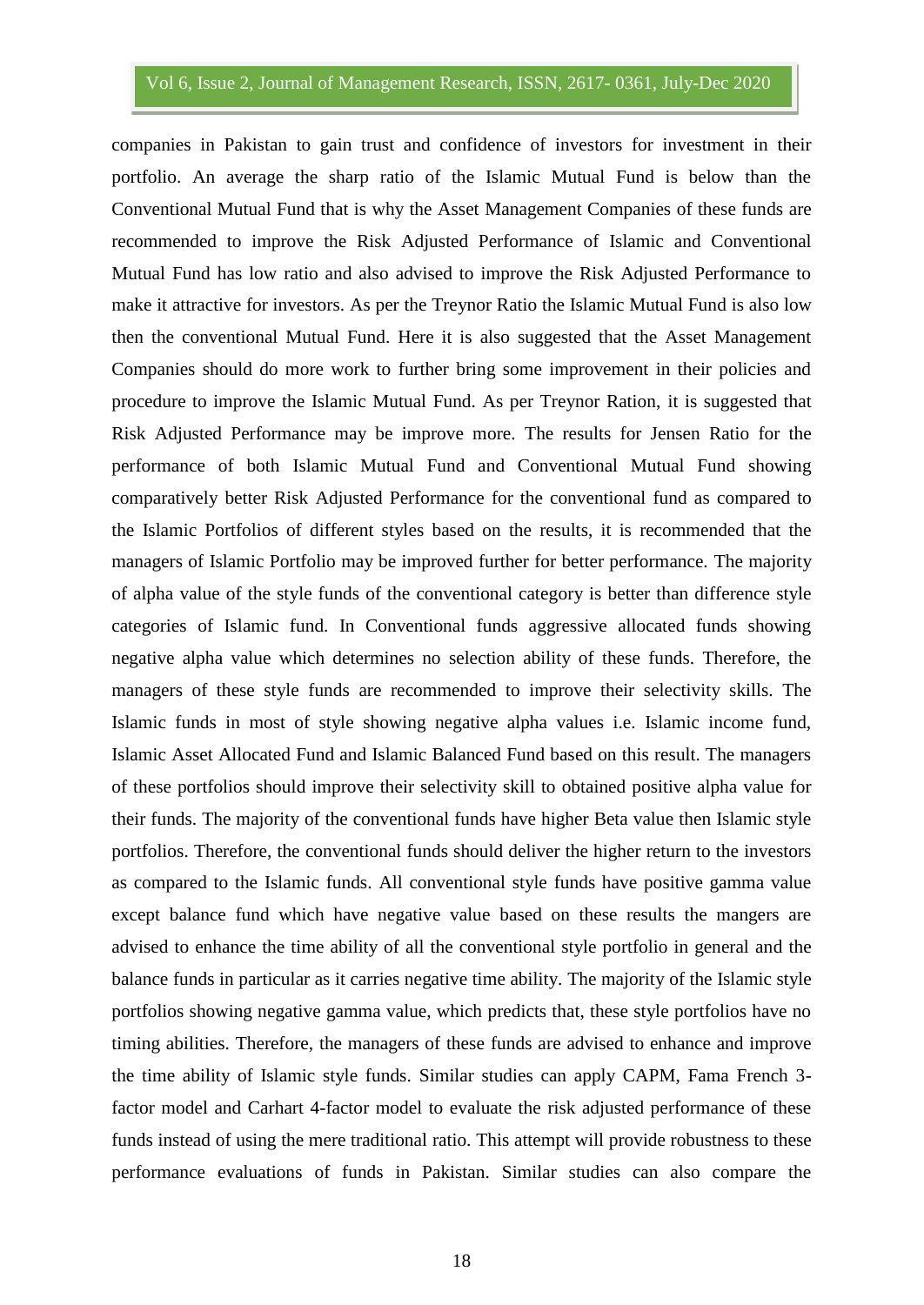performance of emerging economies, using the same models for risk adjusted performance and funds selection and timing abilities.

#### **References**

- Abdelsalam, O., Fethi, M. D., Matallín, J. C., & Tortosa-Ausina, E. (2014). On the comparative performance of socially responsible and Islamic mutual funds. *Journal of Economic Behavior Organization103*, S108-S128.
- Afza, T., & Rauf, A. (2009). Performance evaluation of Pakistani mutual funds. *Pakistan economic social review* 199-214.
- Afzal, S. N., Haque, M., Rauf, A., Ahmad, I., & Firdous, S. S. (2010). Vulnerability of Pakistani wheat (Triticum aestivum L.) varieties against stripe rust under rain-fed climate of the northern Punjab and NWFP. *Pakistan Journal of Botany, 42*(3), 2029- 2042.
- Agarwal, V., Nanda, V. K., & Ray, S. (2013). Institutional investment and intermediation in the hedge fund industry. *Available at SSRN 2288102*.
- Ahmed, R. R., Vveinhardt, J., Štreimikienė, D., Ashraf, M., & Channar, Z. A. (2017). Modified SERVQUAL model and effects of customer attitude and technology on customer satisfaction in banking industry: mediation, moderation and conditional process analysis. *Journal of Business Economics and Management, 18*(5), 974-1004.
- Ashraf, D. (2013). Performance evaluation of Islamic mutual funds relative to conventional funds. *International Journal of Islamic and Middle Eastern Finance and Management*.
- Becker, H., Godorr, S., Kreis, H., & Vaughan, J. (2001). Partitioned Distillation Columns-- Why, When & How. *Chemical Engineering, 108*(1), 68-68.
- Carhart, M. M. (1997). On persistence in mutual fund performance. *The Journal of Finance, 52*(1), 57-82.
- Chang, E. C., & Lewellen, W. G. (1984). Market timing and mutual fund investment performance. *Journal of Business*57-72.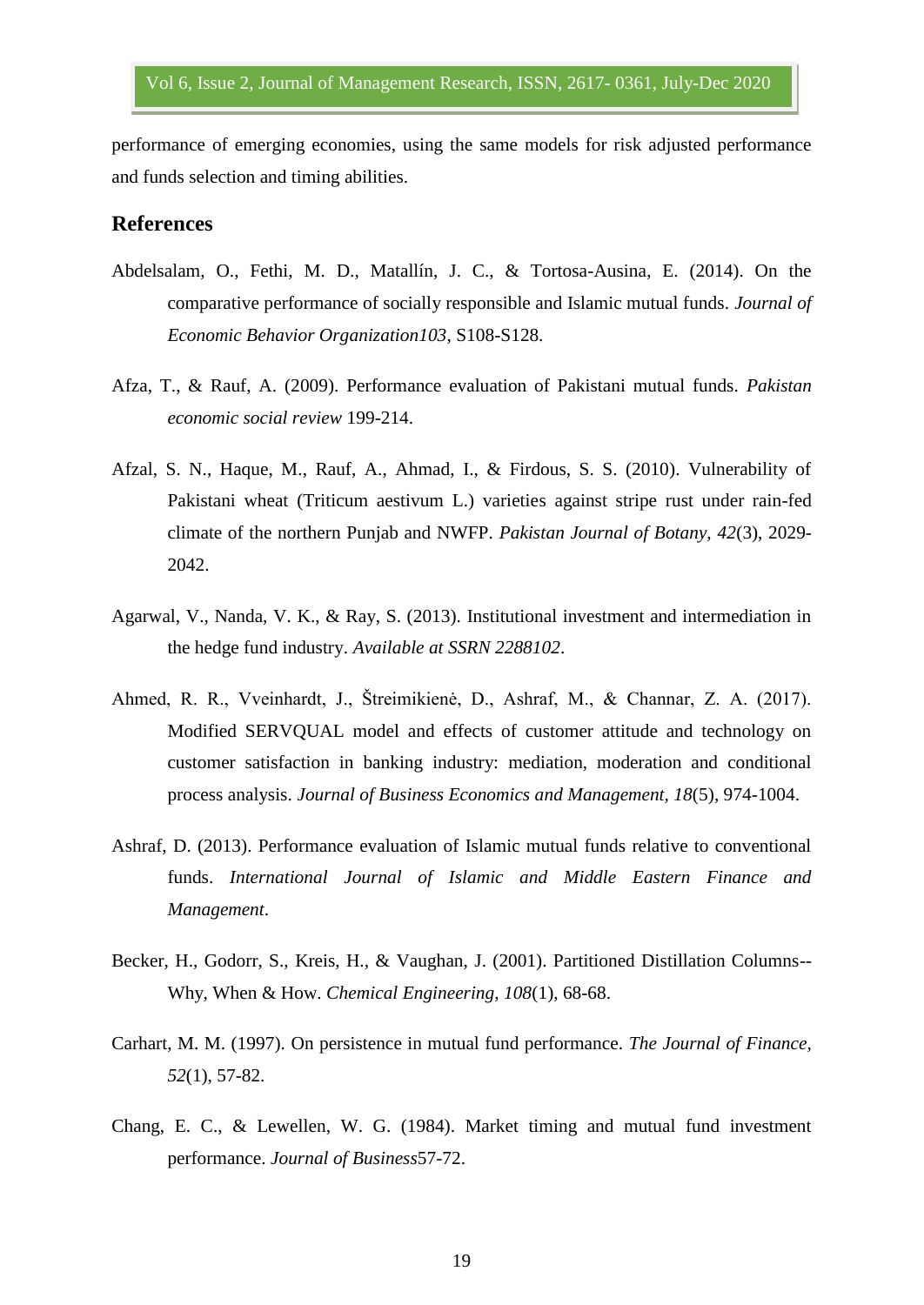- Derigs, U., & Marzban, S. (2009). New strategies and a new paradigm for Shariah-compliant portfolio optimization. *Journal of Banking Finance33*(6), 1166-1176.
- Ebrahim, M. S., & Rahman, S. (2005). On the pareto-optimality of futures contracts over Islamic forward contracts: implications for the emerging Muslim economies. *Journal of Economic Behavior & Organization, 56*(2), 273-295.
- Elton, E. J., Gruber, M. J., & Blake, C. R. (2003). *Marginal stockholder tax effects and exdividend day behavior-thirty-two years later.* Paper presented at the AFA 2004 San Diego Meetings.
- Factbook, M. F. (2014). Investment Company Institute. In: May.
- Fama, E. F., & French, K. R. (1993). Common risk factors in the returns on stocks and bonds. *Journal of*.
- Faria, J. R. (2013). *História do teatro brasileiro*: Edições SESC SP.
- Fung, W., & Hsieh, D. A. (2000). Measuring the market impact of hedge funds. *Journal of Empirical Finance, 7*(1), 1-36.
- Harless, D. W., & Peterson, S. P. (1998). Investor behavior and the persistence of poorlyperforming mutual funds. *Journal of Economic Behavior & Organization, 37*(3), 257- 276.
- Harris, R. S., Jenkinson, T., & Kaplan, S. N. (2014). Private equity performance: What do we know? *The Journal of Finance, 69*(5), 1851-1882.
- Hasan, M., & Dridi, J. (2010). Put to the Test Islamic banks were more resilient than conventional banks during the global financial crisis. *Finance Development 47*(4), 46.
- Hayat, R., & Kraeussl, R. (2011). Risk and return characteristics of Islamic equity funds. *Emerging markets review 12*(2), 189-203.
- Henriksson, R. D., & Merton, R. C. (1981). On market timing and investment performance. II. Statistical procedures for evaluating forecasting skills. *Journal of business* 513- 533.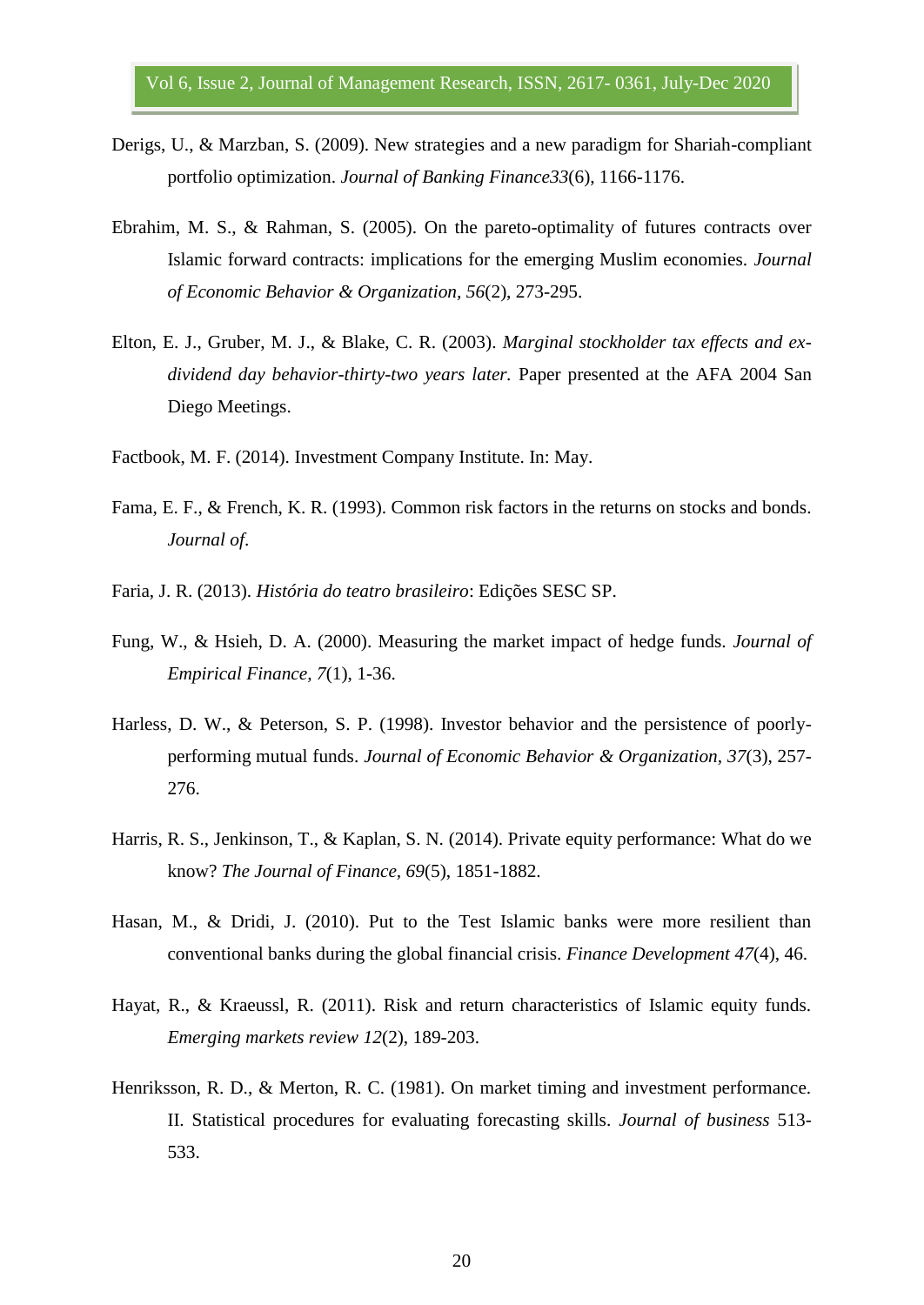- Huhmann, B. A., & Bhattacharyya, N. (2005). Does mutual fund advertising provide necessary investment information? *International Journal of Bank Marketing*
- Jabeen, H., & Baig, A. R. (2012). Two layered Genetic Programming for mixed-attribute data classification. *Applied Soft Computing, 12*(1), 416-422.
- Jensen, M. C. (1968). The performance of mutual funds in the period 1945–1964. *The Journal of finance 23*(2), 389-416.
- Mahmud, M., & Mirza, N. (2011). An evaluation of mutual fund performance in an emerging economy: The case of Pakistan. *The Lahore journal of economics 16*, 301.
- Margolis, J. D., Elfenbein, H. A., & Walsh, J. P. (2009). Does it pay to be good... and does it matter? A meta-analysis of the relationship between corporate social and financial performance. *And does it matter*.
- Marzuki, A., & Worthington, A. (2015). Comparative performance-related fund flows for Malaysian Islamic and conventional equity funds. *International Journal of Islamic and Middle Eastern Finance and Management*.
- Molson, J., Fala, O., Aubertin, M., & Bussière, B. (2005). Numerical simulations of pyrite oxidation and acid mine drainage in unsaturated waste rock piles. *Journal of Contaminant Hydrology, 78*(4), 343-371.
- Napoleoni, L. (2011). *Rogue economics*: Seven Stories Press.
- Nazir, M. S., & Nawaz, M. M. (2010). The determinants of mutual fund growth in Pakistan. *nternational research journal of finance economics 54*(10), 1051-1060.
- Petersen, M. A. (2009). Estimating standard errors in finance panel data sets: Comparing approaches. *The Review of Financial Studies, 22*(1), 435-480.
- Pieczora, E., & Suffner, H. (2013). Rozwój lokomotyw do kopalnianych kolei podziemnych. *Maszyny Górnicze, 31*.